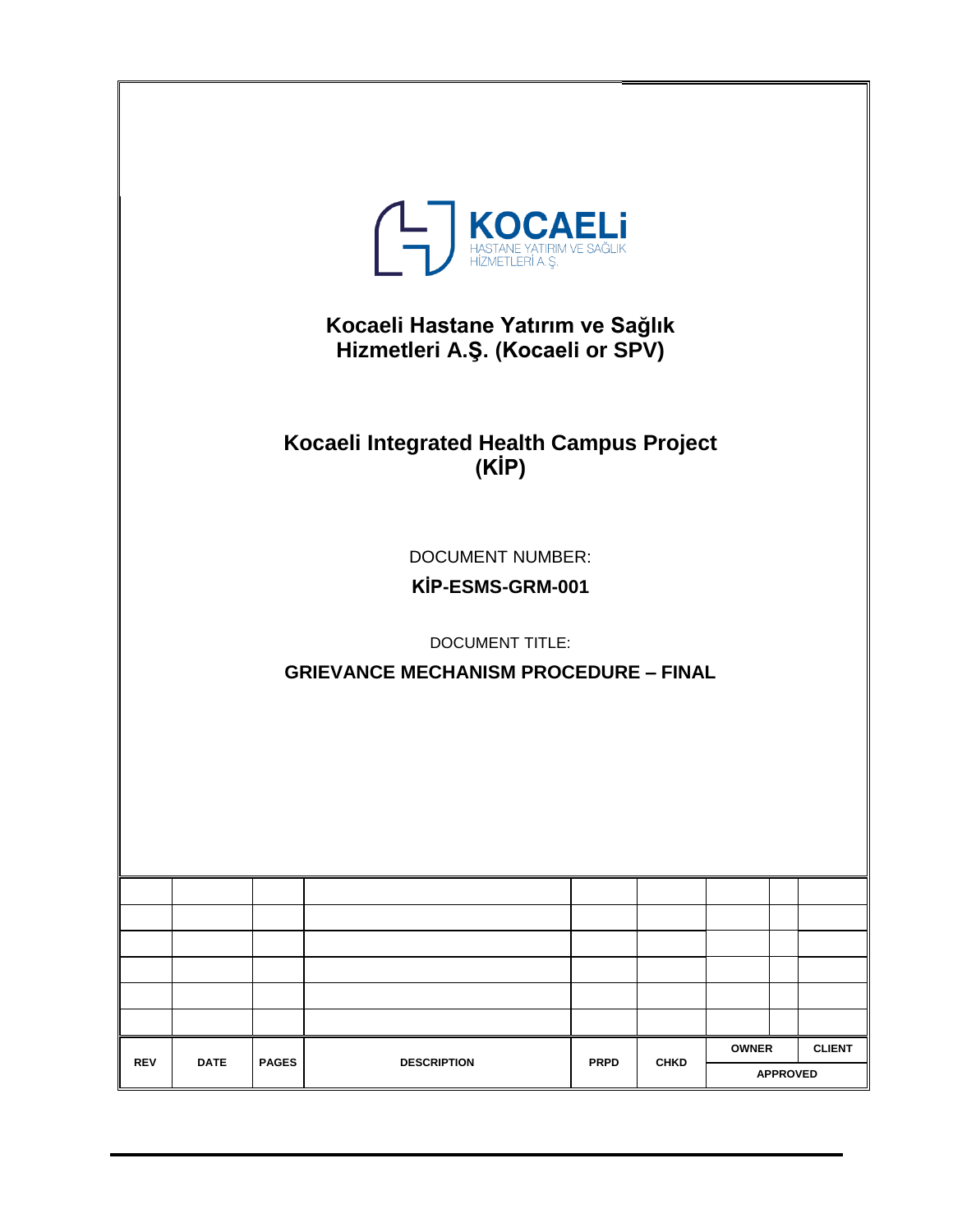### <span id="page-1-0"></span>**PURPOSE SCOPE**

This Management Procedure has been developed in accordance with SPV policies, the commitments undertaken by SPV in the ESA, Turkish regulatory framework, IFC Performance Standards, IFC General and Sector Specific EHS Guidelines, EBRD Performance Requirements, OPIC Environmental and Social Policy Statement and EDC. The purpose of the procedure is to define the way to manage grievances that might arise from individuals, communities and workers due to Project Construction activities.

It includes guidelines and minimum requirements for EPC Contractor for defining its own procedure appropriate to the nature and scale of the Project Construction phase.

## <span id="page-1-1"></span>**APPLICATION**

This procedure applies to the Project Construction phase only; the Operation phase aspects will be addressed in separate documents. It applies to construction work activities under the control of SPV, of EPC Contractor and Subcontractors and to all KİP employees.

#### <span id="page-1-2"></span>**DEFINITIONS**

| Kocaeli or SPV:                                                             | Kocaeli Hastane Yatırım ve Sağlık Hizmetleri A.S.                                                                                                                                                                                                                                                                                                          |
|-----------------------------------------------------------------------------|------------------------------------------------------------------------------------------------------------------------------------------------------------------------------------------------------------------------------------------------------------------------------------------------------------------------------------------------------------|
| Kocaeli Integrated Health Campus<br>Project (or "KIP" or simply "Project"): | Kocaeli Integrated Health Campus Project, being executed by SPV or its<br>affiliates.                                                                                                                                                                                                                                                                      |
| EPC Contractor (or simply EPC):                                             | Gama - Türkerler Kocaeli Adi Ortaklığı & Gama Türkerler Dubai                                                                                                                                                                                                                                                                                              |
| Site Management:                                                            | All key managerial roles involved in the Construction Site management,<br>mainly referring to the EPC Contractor's personnel.                                                                                                                                                                                                                              |
| <b>Environmental and Social</b><br>Management System (ESMS)                 | The complete set of documents (including but not limited to: policies,<br>manuals, plans, procedures, work instruction and records) developed to<br>address, manage, monitor, audit and review the environmental, social,<br>health and safety aspects of the KİP, aimed at mitigating potential ESHS<br>risks and impacts and improving ESHS performance. |
| Guidelines to EPC Contractor                                                | Guidelines to EPC for the development of its own ESMS and associated<br>EPC Contractor procedures appropriate to the nature and scale of the<br>Project are contained in SPV ESMS documentation. SPV ESMS<br>documentation, identify also minimum requirements and specific<br>responsibilities for EPC Contractor in line with the EPC contract.          |
| <b>Construction Site:</b>                                                   | The Construction Site includes all areas impacted in any manner by the<br>construction activities.                                                                                                                                                                                                                                                         |
| <b>Environmental and Social</b><br>Management Plans (ESMPs)                 | Plans issued by SPV addressing significant Environmental and Social<br>aspects (as identified in the ESA) by defining specific management<br>methods, mitigation measures, monitoring activities, reporting, auditing<br>and review.                                                                                                                       |
| <b>EPC Contractor Procedure</b>                                             | A procedure to be prepared by EPC, to be used by EPC to describe how<br>the mitigation and monitoring measures/actions outlined in SPV ESMPs<br>are actually implemented.                                                                                                                                                                                  |
| Grievance                                                                   | A grievance is a concern or a complaint raised by an individual or a group<br>within communities affected by company operations.                                                                                                                                                                                                                           |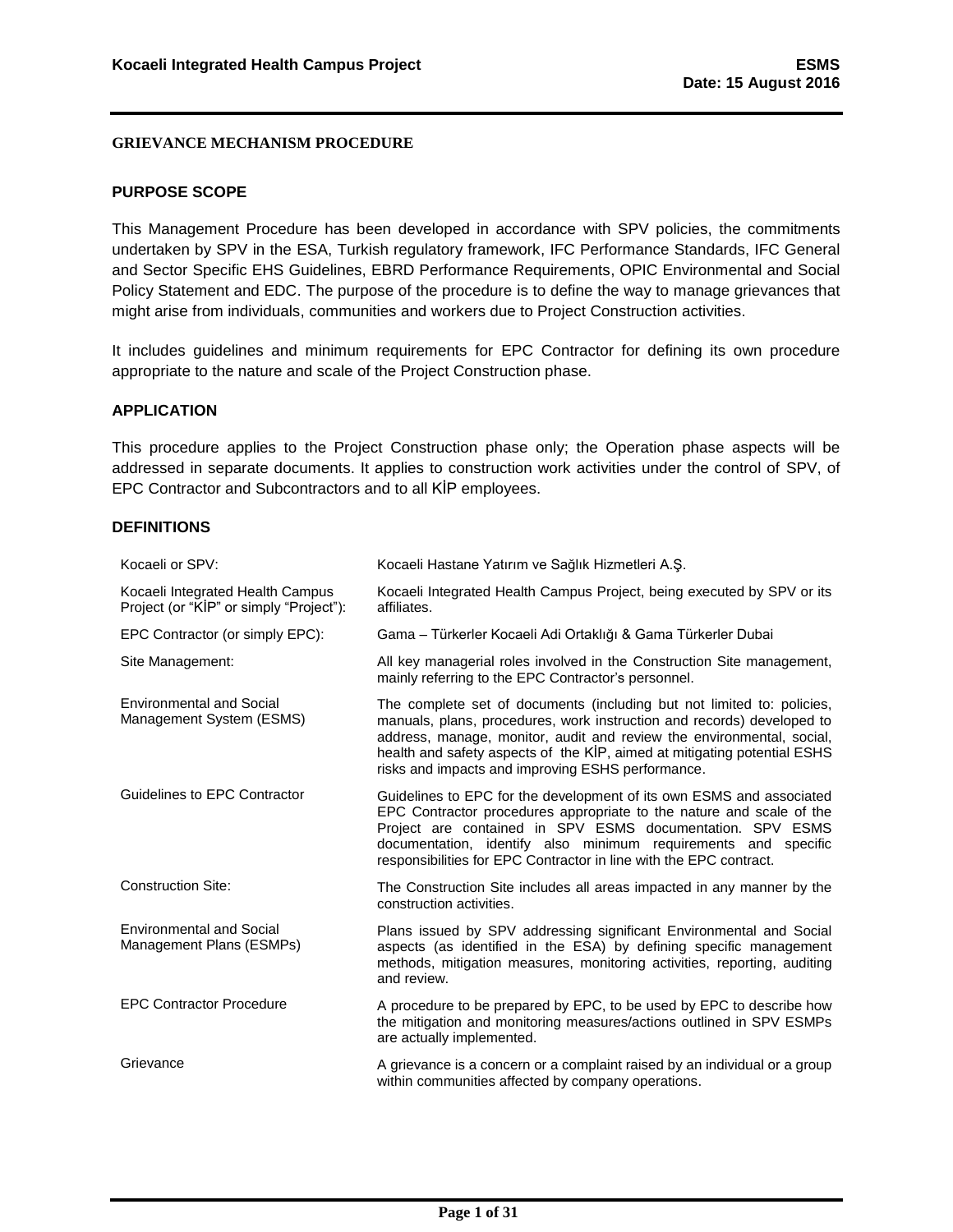| Complainant |  |  |
|-------------|--|--|

Complainant Complainant of a grievance can be an individual, a family, a group of people, community groups, NGOs or local governments (as represented by muhtars of villages/neighborhoods or mayors).

## <span id="page-2-0"></span>**ACRONYMS**

| KİP          | Kocaeli Integrated Health Campus Project          |
|--------------|---------------------------------------------------|
| <b>SPV</b>   | Kocaeli Hastane Yatırım ve Sağlık Hizmetleri A.Ş. |
| Golder       | Golder Associates Turkey Ltd. Sti.                |
| <b>BAT</b>   | Best Available Technology                         |
| <b>CRD</b>   | <b>Community Relation Department</b>              |
| <b>CRO</b>   | <b>Community Relation Officer</b>                 |
| <b>EBRD</b>  | European Bank for Reconstruction and Development  |
| <b>EDC</b>   | <b>Export Development Canada</b>                  |
| <b>EHS</b>   | Environmental, Health and Safety                  |
| <b>EPC</b>   | <b>Engineering Procurement and Construction</b>   |
| <b>EPRP</b>  | <b>Emergency Preparedness and Response Plan</b>   |
| ES           | <b>Environmental and Social</b>                   |
| <b>ESHS</b>  | Environmental, Social Health and Safety           |
| <b>ESA</b>   | <b>Environmental and Social Assessment</b>        |
| ESMP(s)      | Environmental and Social Management Plan(s)       |
| <b>ESMS</b>  | <b>Environmental and Social Management System</b> |
| <b>ESAP</b>  | <b>Environmental and Social Action Plan</b>       |
| <b>EU</b>    | European Union                                    |
| <b>GHG</b>   | Greenhouse Gas                                    |
| <b>GIIP</b>  | Good International Industry Practice              |
| <b>HRD</b>   | Human Resources Department                        |
| <b>HRM</b>   | Human Resources Manager                           |
| HS (or OHS)  | (Occupational) Health and Safety                  |
| <b>IFC</b>   | International Finance Corporation                 |
| <b>ISO</b>   | International Organization for Standardization    |
| <b>KPI</b>   | Key Performance Indicators                        |
| <b>OHSAS</b> | Occupational Health and Safety Assessment Scheme  |
| <b>OPIC</b>  | Overseas Private Investment Corporation           |
| <b>PR</b>    | Performance Requirement (issued by EBRD)          |
| <b>PS</b>    | Performance Standard (issued by IFC)              |
| QRA          | Quantitative Risk Analysis                        |
| <b>SEP</b>   | Stakeholder Engagement Plan                       |
| <b>WHO</b>   | World Health Organization                         |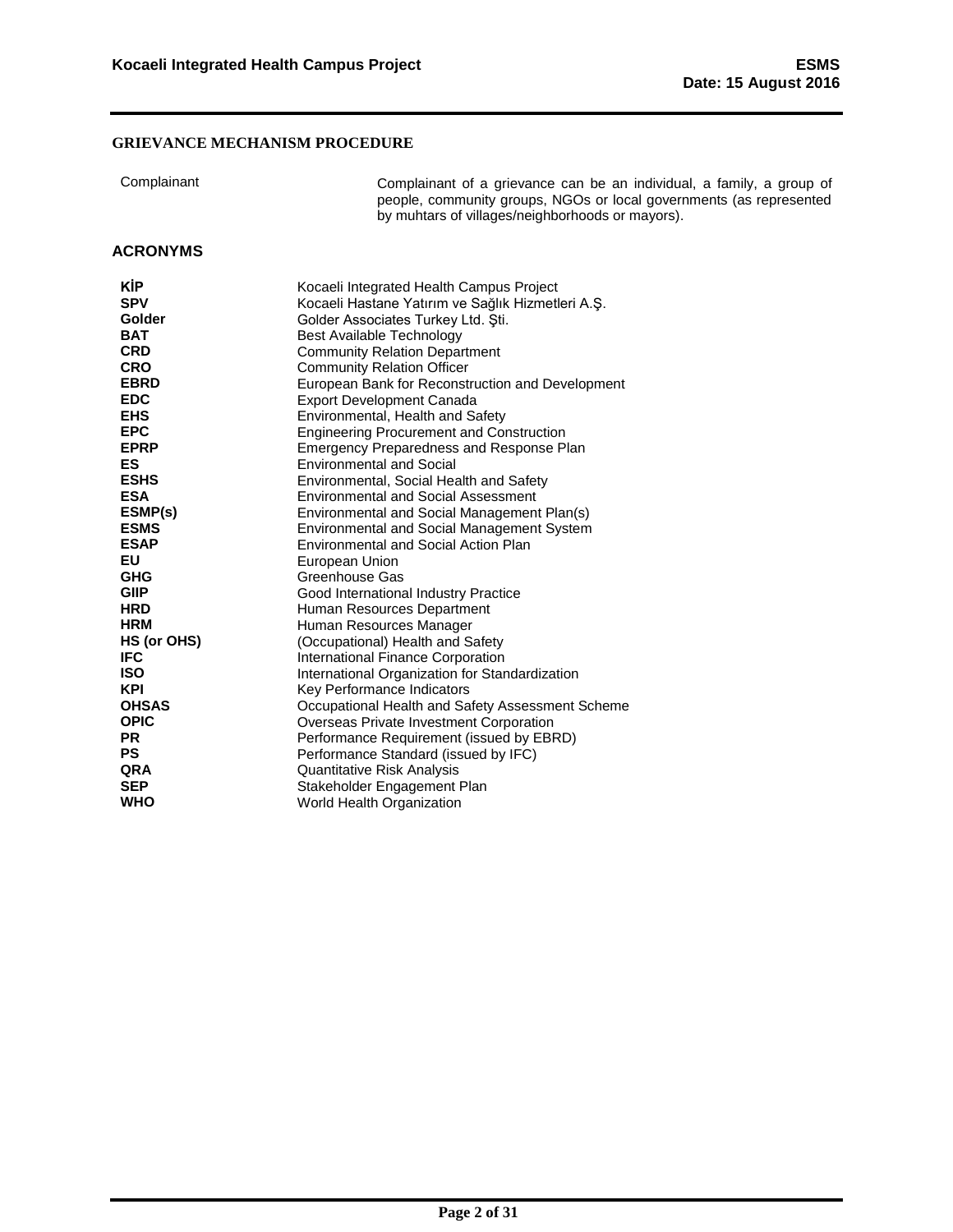# **TABLE of CONTENTS**

| 1.0 |    |  |
|-----|----|--|
| 2.0 |    |  |
|     |    |  |
|     |    |  |
|     |    |  |
| 3.0 |    |  |
|     |    |  |
|     |    |  |
| 4.0 |    |  |
|     |    |  |
|     | A  |  |
|     | В. |  |
|     | C. |  |
|     | D. |  |
|     | F  |  |
|     | F  |  |
|     |    |  |
|     | А  |  |
|     | В. |  |
|     |    |  |
|     | D. |  |
|     | E. |  |
|     | F. |  |
| 5.0 |    |  |
| 6.0 |    |  |
| 7.0 |    |  |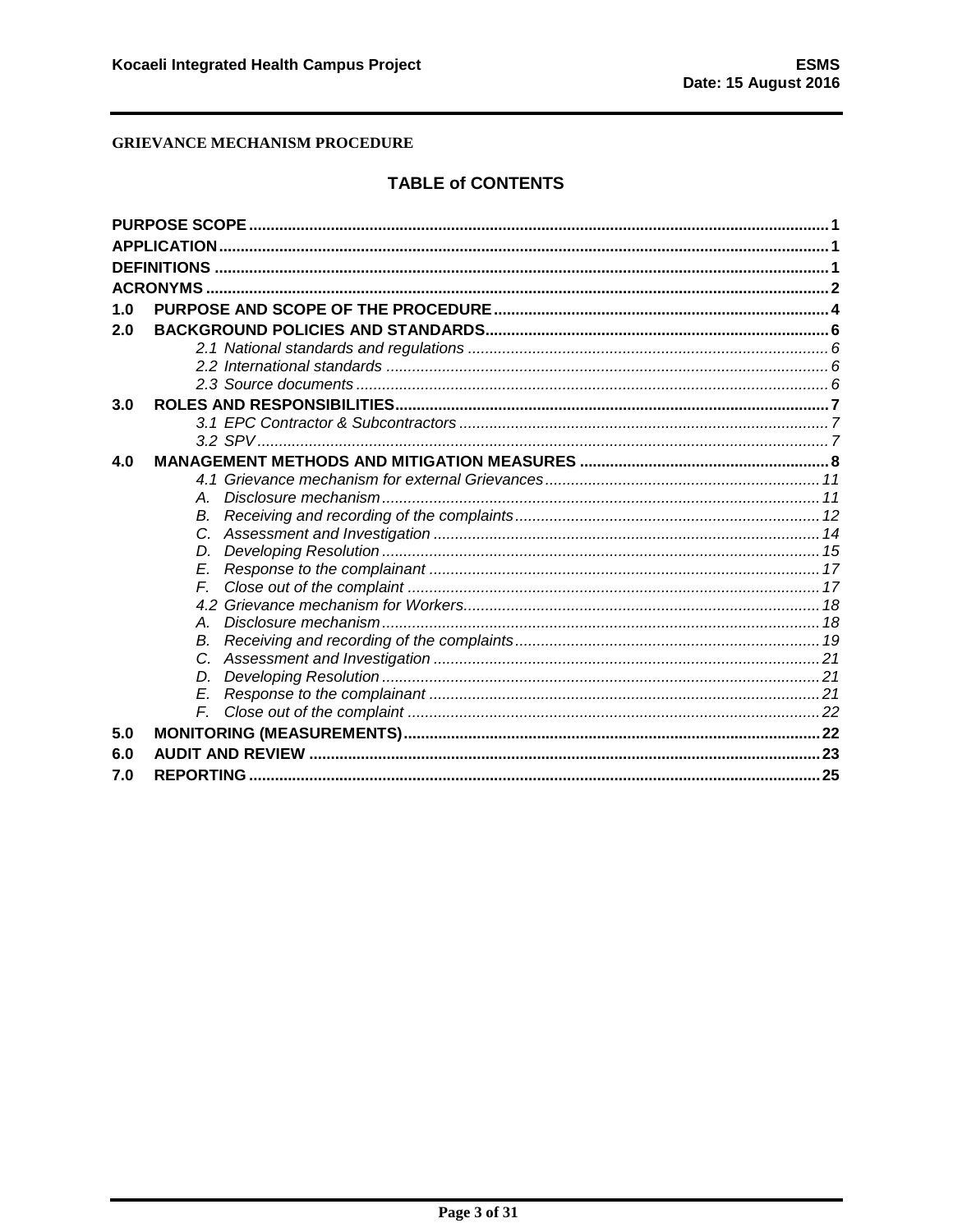### <span id="page-4-0"></span>**1.0 PURPOSE AND SCOPE OF THE PROCEDURE**

This procedure has been developed in accordance with SPV policies, the commitments undertaken by SPV in the ESA, Turkish regulatory framework, IFC Performance Standards, IFC General and Sector Specific EHS Guidelines, EBRD Performance Requirements, OPIC Environmental and Social Policy Statement and EDC. Where no national regulation or international standard/guideline applies, it considers the adoption of Good International Industry Practices (GIIP).

Key elements of a grievance mechanism include:

- clear instructions on how grievances are submitted and handled after submission, including a minimum period that a stakeholder/worker must wait to receive a reply; and
- to present the minimum requirements for a dedicated grievance mechanism for workers.

The purpose of this document is to demonstrate responsiveness to stakeholder and worker needs and to provide indications on the procedure to be followed for the management of grievances that could arise due to Construction activities by the stakeholder/community or workers.

A clear and widely publicized grievance mechanism improves stakeholder management by ensuring the grievances are documented in writing and clearly understood. All stakeholders are encouraged to submit written grievances and should be reassured that written submissions will not be used in any way to intimidate those submitting the complaints. The Grievance Mechanism is part of a broader framework represented by the "Stakeholder Engagement Plan", which sets the guiding principles and provides implementation tools to build strong relations with local communities. In this sense the Grievance Mechanism is the key tool that allows the company to identify problems and to discover solutions together with the affected communities and employees.

The principles underlying the Grievance Mechanism for Workers are the same as the Grievance Mechanism for the stakeholders/communities. In addition, workers will be guaranteed that the use of the grievance mechanism will not affect in any way their retribution or working rights.

The principles underlying the Grievance Mechanism are the following:

- Transparency in grievance receipt and registration system;
- Accessibility and culturally appropriateness, ensuring ease of access to community members;
- Predictability based on a clear and known procedure, with time frames for each stage; clarity on the types of process and outcome it can (and cannot) offer; and means of monitoring the implementation of any outcome, maintained through effective disclosure of the mechanism;
- Equitability ensuring fairness among aggrieved parties;
- Confidentiality: all grievances received will be treated confidentially and will not be shared outside SPV. Submissions will not be used in any way to intimidate the person or organization submitting the complaint.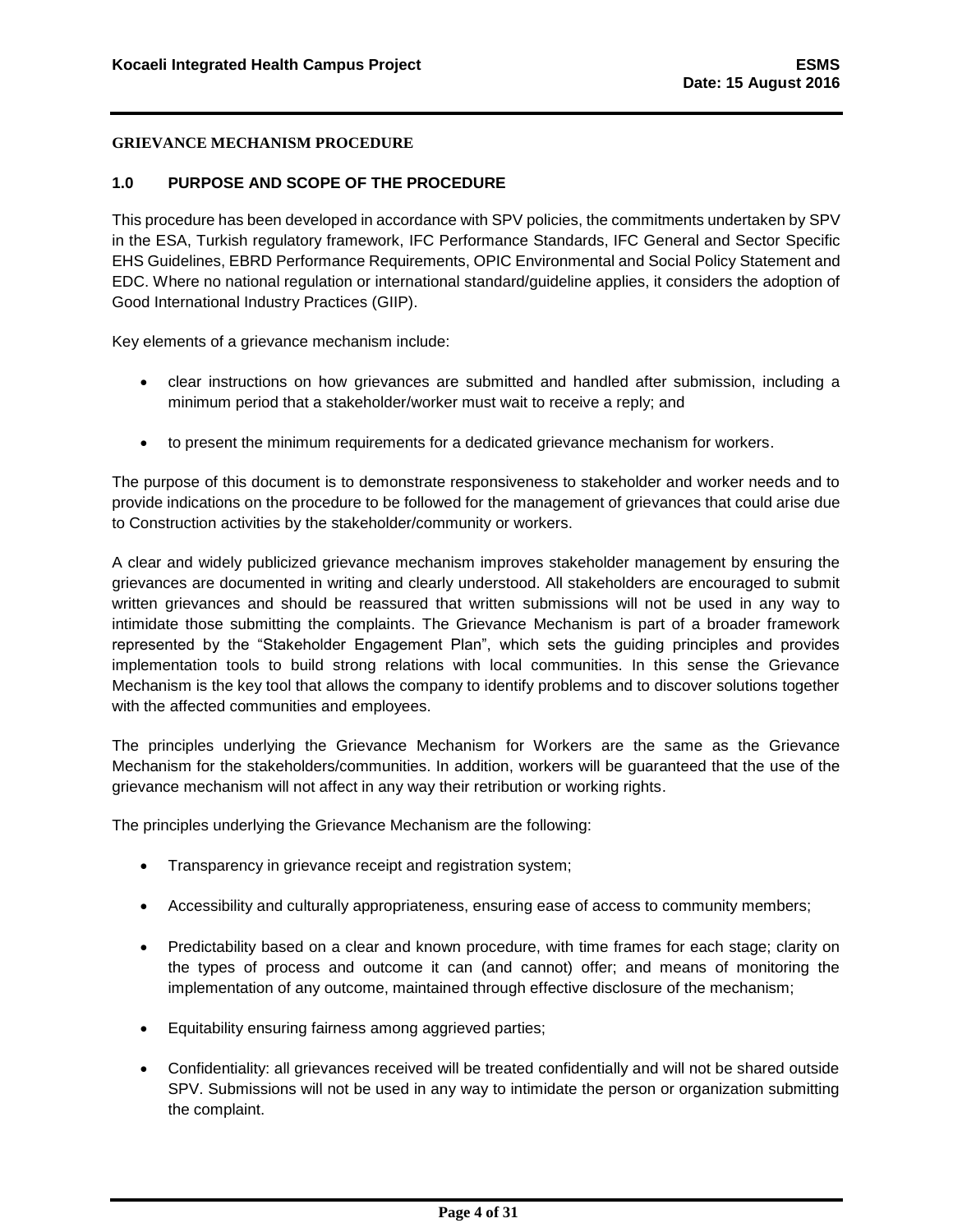The objectives of the SPV grievance management process are to:

- provide affected people/community and workers with ways and means of stating their complaints during the course of the project;
- establish a transparent and mutually respectful relation with communities;
- ensure that corrective actions are identified and taken;
- verify that affected people/workers are satisfied with the corrective actions taken
- avoid the need for judicial actions.

This procedure refers to both external grievances coming from all Stakeholders and internal grievances coming from workers directly or indirectly employed on the Project.

The procedure includes guidelines and minimum requirements for EPC Contractor for defining its own procedure appropriate to the nature and scale of the Project Construction phase.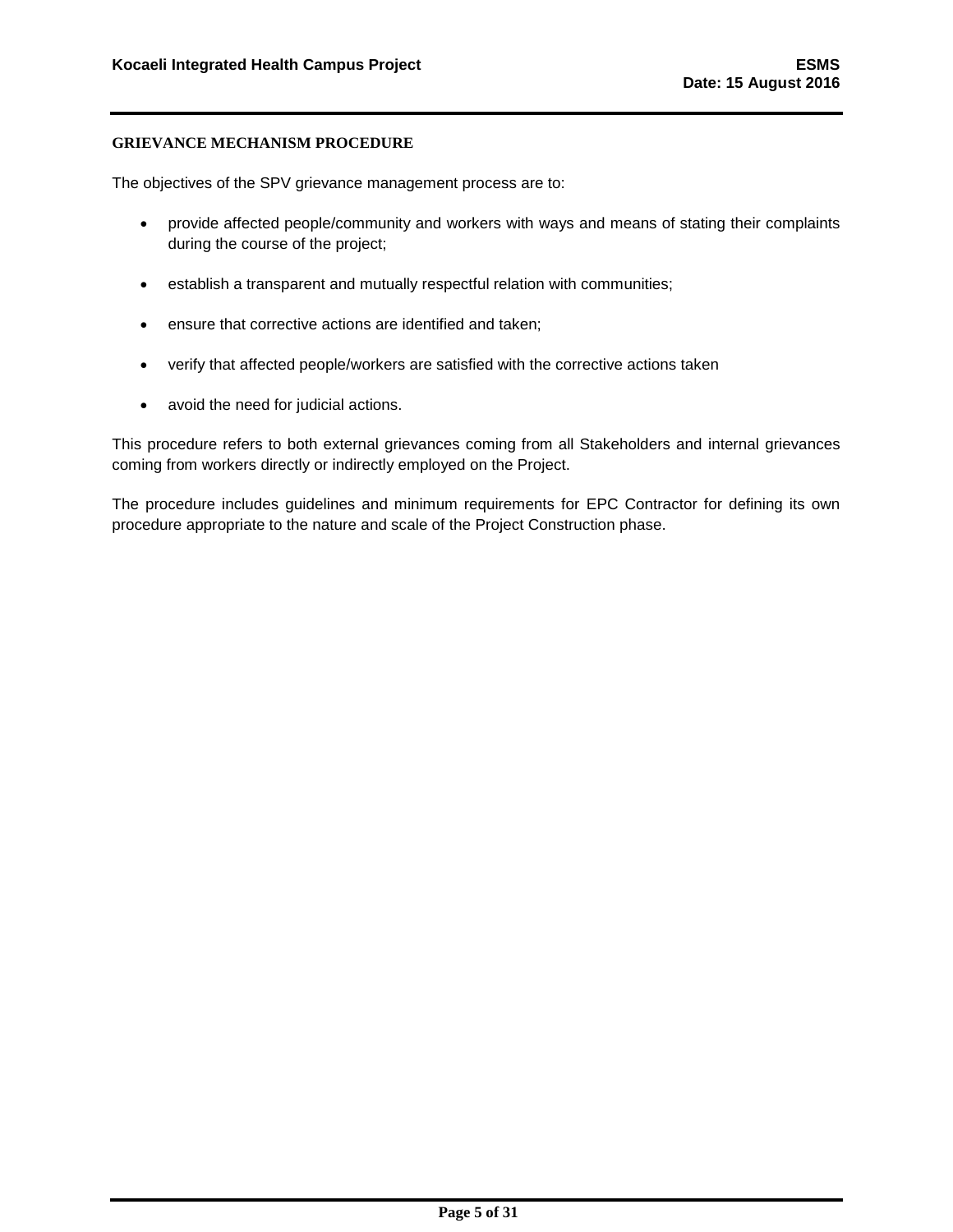### <span id="page-6-0"></span>**2.0 BACKGROUND POLICIES AND STANDARDS**

This section includes all those policies, standards and requirements of reference for this procedure that are applicable for, but not limited to, the Project during Construction phase.

## *2.1 National standards and regulations*

<span id="page-6-2"></span><span id="page-6-1"></span>Turkish regulations do not require the establishment and implementation of a grievance mechanism.

## *2.2 International standards*

Most IFI standards guideline documents require establishing and implementing a grievance mechanism. The present document has been prepared in accordance to the policies and standards listed in the table below.

| <b>Source</b>                                                     | <b>Document Title</b>                                                                            |
|-------------------------------------------------------------------|--------------------------------------------------------------------------------------------------|
| The Equator Principles Association                                | The Equator Principles, June 2013                                                                |
| IFC - International Finance Corp.                                 | <b>IFC Performance Standards</b>                                                                 |
| IFC - International Finance Corp.                                 | <b>IFC PS1 Assessment and Management of Environmental and Social</b><br><b>Risks and Impacts</b> |
| IFC - International Finance Corp.                                 | <b>IFC PS2 Labor and Working Conditions</b>                                                      |
| IFC - International Finance Corp.                                 | <b>IFC PS4 Community Health, Safety, and Security</b>                                            |
| IFC - International Finance Corp.                                 | <b>IFC PS5 Land Acquisition and Involuntary Resettlement</b>                                     |
| EBRD - European Bank for<br><b>Reconstruction and Development</b> | <b>EBRD PR 2 – Labour And Working Conditions</b>                                                 |
| EBRD - European Bank for<br><b>Reconstruction and Development</b> | <b>EBRD PR 10 - Information Disclosure And Stakeholder Engagement</b>                            |
| <b>OPIC - Overseas Private Investment</b><br>Corporation          | <b>OPIC Environmental and Social Policy Statement, Statement 5</b>                               |
| International Organization for<br>Standardization                 | ISO 14001:2004 - Environmental management systems Requirements<br>with guidance for use          |
| <b>OHSAS Project Group</b>                                        | OHSAS 18001 - Occupational health and safety management systems<br>Requirements                  |

#### *2.3 Source documents*

<span id="page-6-3"></span>This section presents source documents, i.e. documents where SPV commitments are sourced from and that are the trigger for the development and implementation of the ESMPs and in general of the ESMS documentation. They are in turn based on Turkish regulatory framework, EBRD Performance Requirements, IFC Performance Standard and Guidelines and OPIC Environmental and Social Policy Statement.

| <b>Document ID</b> | <b>Document Title</b>                           |
|--------------------|-------------------------------------------------|
| <b>ESA Report</b>  | Environmental Social Assessment (January, 2016) |
| <b>SEP</b>         | Stakeholder Engagement Plan (January, 2016)     |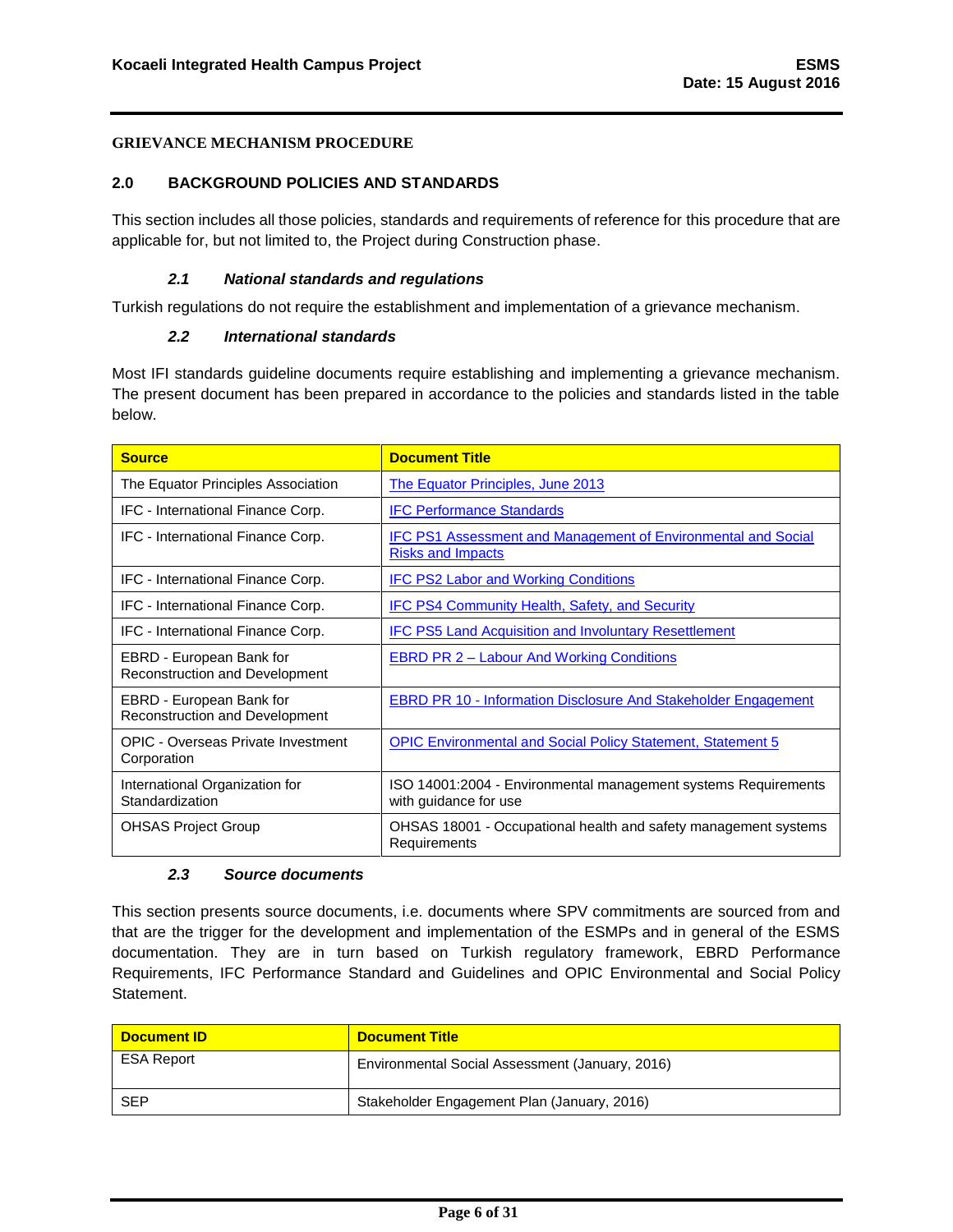### <span id="page-7-0"></span>**3.0 ROLES AND RESPONSIBILITIES**

Principal roles and responsibilities for the implementation of this procedure are outlined below.

### *3.1 EPC Contractor & Subcontractors*

<span id="page-7-1"></span>The running of the Grievance mechanism for the external stakeholders is under the responsibility of SPV and EPC Contractor are not allowed to handle grievances from external Stakeholders directly but have to collect and forward any grievance they receive from external Stakeholders to SPV CRO. The SPV CRO/HRM and the EPC Contractor have to liaise regularly to discuss on status of construction activities and on emerging critical issues. If grievance resolution activities are responsibility of the EPC Contractor, the relevant person from SPV (HSE Manager, Project Director, HR Manager) discusses with the EPC Contractor on the appropriate solutions and then provides guidelines as to how the action has to be performed. The EPC Contractor then reports formally to the SPV when the action is completed, describing if any changes to indications have occurred, so that the grievance can be closed.

EPC Contractor has to ensure sufficient and qualified resources are allocated on an ongoing basis to achieve effective implementation of this Procedure.

EPC has to provide relevant monitoring data and monitoring reports to SPV as indicated in section 7 "Reporting" of this procedure.

If any Subcontractor is involved, it is responsible for duly implementing requirements included in EPC Contractor procedures under the EPC supervision.

#### *3.2 SPV*

<span id="page-7-2"></span>SPV Management has to ensure sufficient and qualified resources are allocated on an ongoing basis to achieve effective implementation of actions, measures and monitoring activities under SPV's responsibility. SPV Management is responsible for:

- Procedure final approval;
- taking appropriate actions to address major Non-Conformities based on audit reports, performance monitoring reports and on proposed approach and actions.

SPV HSE/Human Resources Manager is responsible for:

- ensuring that this procedure is up to date and appropriate to the nature and scale of the KİP and ensuring that this procedure is implemented effectively by EPC Contractor;
- ensuring that action/measures and monitoring activities directly under SPV responsibilities are carried out timely and adequately according to this Management Procedure requirements;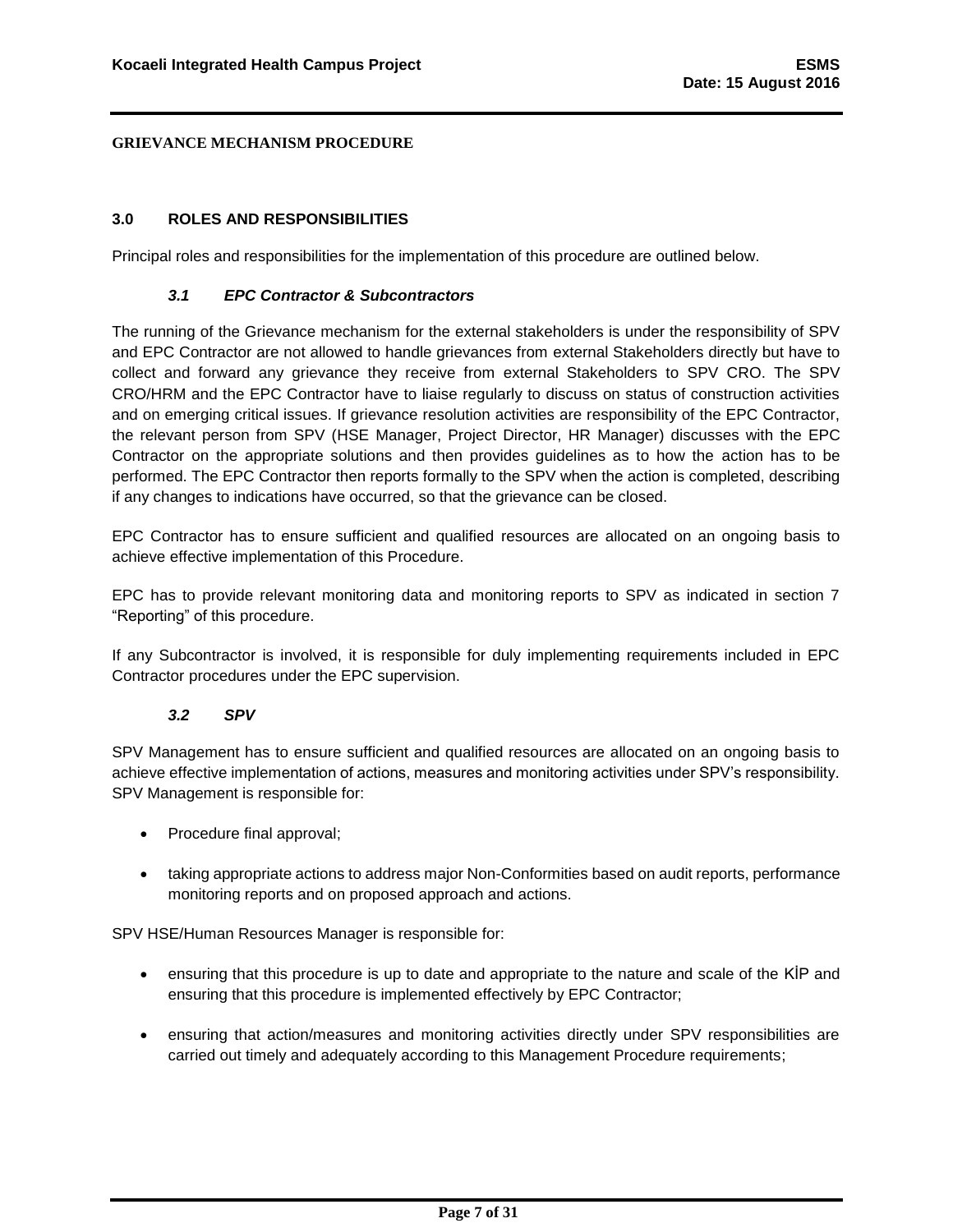- proposing to SPV Management, if necessary, amendments and/or updates to this Management Procedure and issuing plan revisions;
- programming inspections and audit activities to ensure the correct implementation of this Procedure and of EPC Contractor Procedure;
- addressing Non-Conformities through the definition of Preventive/Corrective actions;
- bringing major Non-Conformities immediately to the attention of SPV Management;
- collecting, organizing and reviewing monitoring data and performance monitoring reports from EPC Contractor and providing summary results of such reports to SPV Management, to stakeholders and to the Lenders.

#### <span id="page-8-0"></span>**4.0 MANAGEMENT METHODS AND MITIGATION MEASURES**

The establishment and implementation of a Grievance Mechanism for Projects of this type is required according to the standards of International Financing Institutes. In addition the commitment to implement a Grievance Mechanism is found in the Project ESA, which considers it a measure to address, manage and mitigate social impacts identified throughout the study. The list of requirements and commitments is presented in the table below.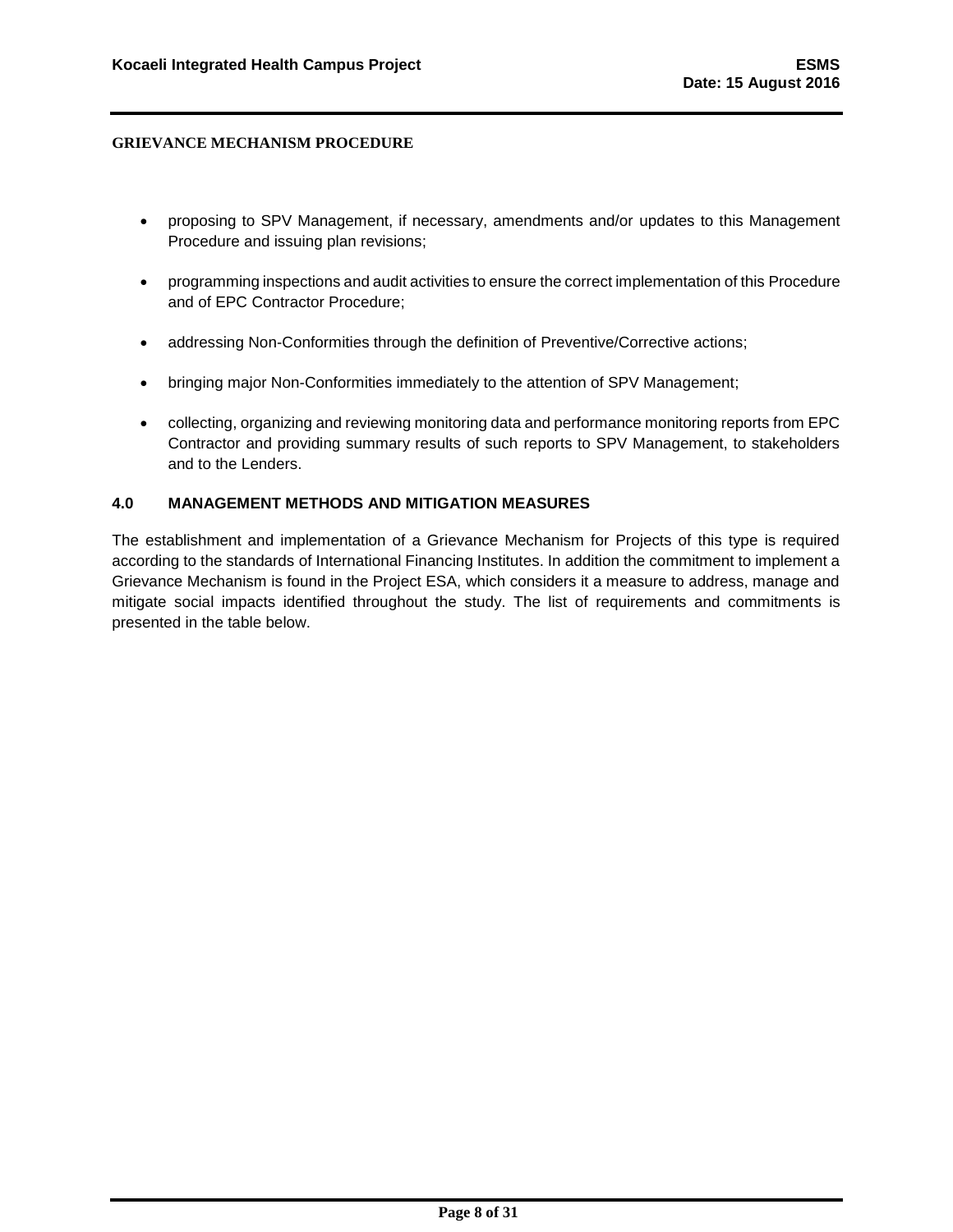| ID.           | SOURCE DOC.                                                                                           | <b>MITIGATION ACTION/MEASURE DESCRIPTION</b>                                                                                                                                                                                                                                                                                                                                                                                                                                                                                                                                                                                                                                                                                                                                                                | <b>FREQUENCY/TIMING</b>                        | <b>KPI</b>                                         | <b>TARGET/ ACCEPTANCE CRITERIA</b>                                             | <b>RESPONSIBILITIES</b>             |
|---------------|-------------------------------------------------------------------------------------------------------|-------------------------------------------------------------------------------------------------------------------------------------------------------------------------------------------------------------------------------------------------------------------------------------------------------------------------------------------------------------------------------------------------------------------------------------------------------------------------------------------------------------------------------------------------------------------------------------------------------------------------------------------------------------------------------------------------------------------------------------------------------------------------------------------------------------|------------------------------------------------|----------------------------------------------------|--------------------------------------------------------------------------------|-------------------------------------|
| <b>GRM-01</b> | IFC-PS1 §34<br>EBRD PR10<br>§28<br><b>OPIC</b><br>Statement §3.9<br>ESA - Section<br>10<br><b>SEP</b> | <b>Establish a grievance mechanism</b> to receive and facilitate<br>resolution of Communities' concerns and grievances about the<br>SPV's Project environmental and social performance.<br>The grievance mechanism should be scaled to the risks and<br>adverse impacts of the project and have Affected Communities<br>as its primary user. It should seek to resolve concerns<br>promptly, using an understandable and transparent<br>consultative process that is culturally appropriate and readily<br>accessible, and at no cost and without retribution to the party<br>that originated the issue of concern. The mechanism should<br>not impede access to judicial or administrative remedies.<br>Inform the Communities about the mechanism in the course of<br>the Stakeholder engagement process. | <b>Construction Phase</b>                      | N.A.                                               | Action implemented                                                             | SPV                                 |
| <b>GRM-02</b> | IFC-PS4 §12<br>EBRD PR10<br>§28<br><b>OPIC</b><br>Statement §3.9<br>ESA - Section<br>10<br><b>SEP</b> | Provide a grievance mechanism for Communities to express<br>concerns about the security arrangements and acts of<br>security personnel.                                                                                                                                                                                                                                                                                                                                                                                                                                                                                                                                                                                                                                                                     | Throughout entire<br>project life cycle        | N.A.                                               | Action implemented                                                             | SPV                                 |
| <b>GRM-03</b> | IFC-PS5§11<br>EBRD PR10<br>§28<br>OPIC.<br>Statement §3.9<br>ESA - Section<br>10<br><b>SEP</b>        | Establish a grievance mechanism consistent with PS1 as early<br>as possible in the project development phase.                                                                                                                                                                                                                                                                                                                                                                                                                                                                                                                                                                                                                                                                                               | Throughout the<br>entire project life<br>cycle | N.A.                                               | Action implemented                                                             | SPV                                 |
| <b>GRM-04</b> | IFC PS2 §20<br>and 26<br>EBRD PR2 §20<br>§21<br>OPIC<br>Statement<br>§5.15<br><b>SEP</b>              | The employer will provide a grievance mechanism for workers<br>(and their organizations, where they exist) to raise workplace<br>concerns. The client will inform the workers of the grievance<br>mechanism at the time of recruitment and make it easily<br>accessible to them. The mechanism should involve an<br>appropriate level of management and address concerns<br>promptly, using an understandable and transparent process<br>that provides timely feedback to those concerned, without any                                                                                                                                                                                                                                                                                                      | ongoing                                        | Grievances.<br>recorded<br>Grievances<br>responded | Grievance mechanism for<br>workers in place<br>100% recorded<br>100% responded | <b>SPV</b><br><b>EPC Contractor</b> |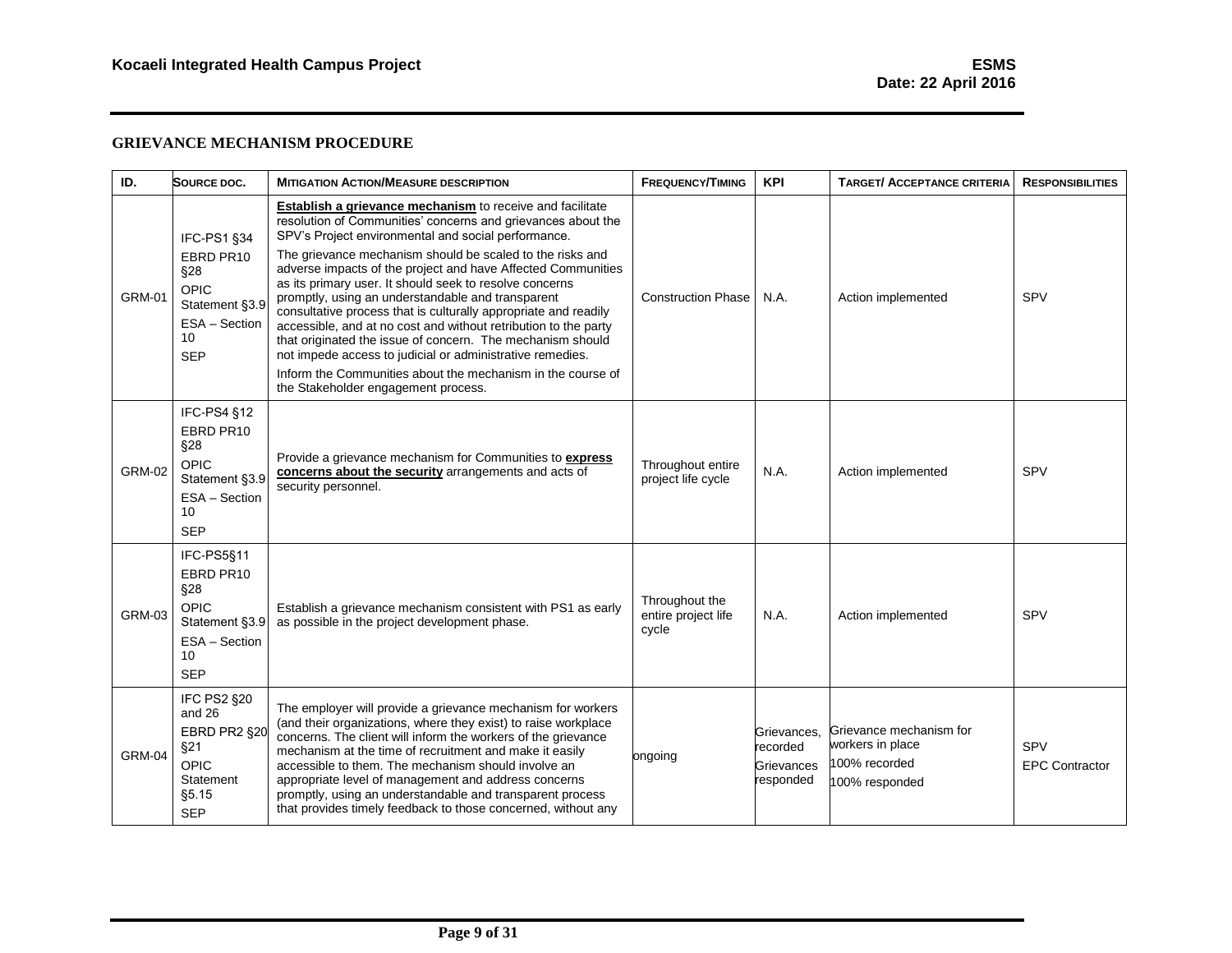|               | ESA - Section  <br>10<br><b>SEP</b>                                                                                  | retribution. The mechanism should also allow for anonymous<br>complaints to be raised and addressed.                                                                                                                                                                              |         |      |                                                                                       |                                     |
|---------------|----------------------------------------------------------------------------------------------------------------------|-----------------------------------------------------------------------------------------------------------------------------------------------------------------------------------------------------------------------------------------------------------------------------------|---------|------|---------------------------------------------------------------------------------------|-------------------------------------|
| <b>GRM-05</b> | <b>IFC-PS2 §26</b><br>EBRD PR2 §20<br>§21<br><b>OPIC</b><br>Statement<br>\$5.15<br>ESA - Section<br>10<br><b>SEP</b> | Ensure that <b>contracted workers</b> (PS2 §24-25), have access<br>to a grievance mechanism. In cases where the third party is<br>not able to provide a grievance mechanism the client will<br>extend its own grievance mechanism to serve workers<br>engaged by the third party. | ongoing | n.a. | Grievance mechanism<br>accessible for all Contractor's<br>and Subcontractors' workers | <b>SPV</b><br><b>EPC Contractor</b> |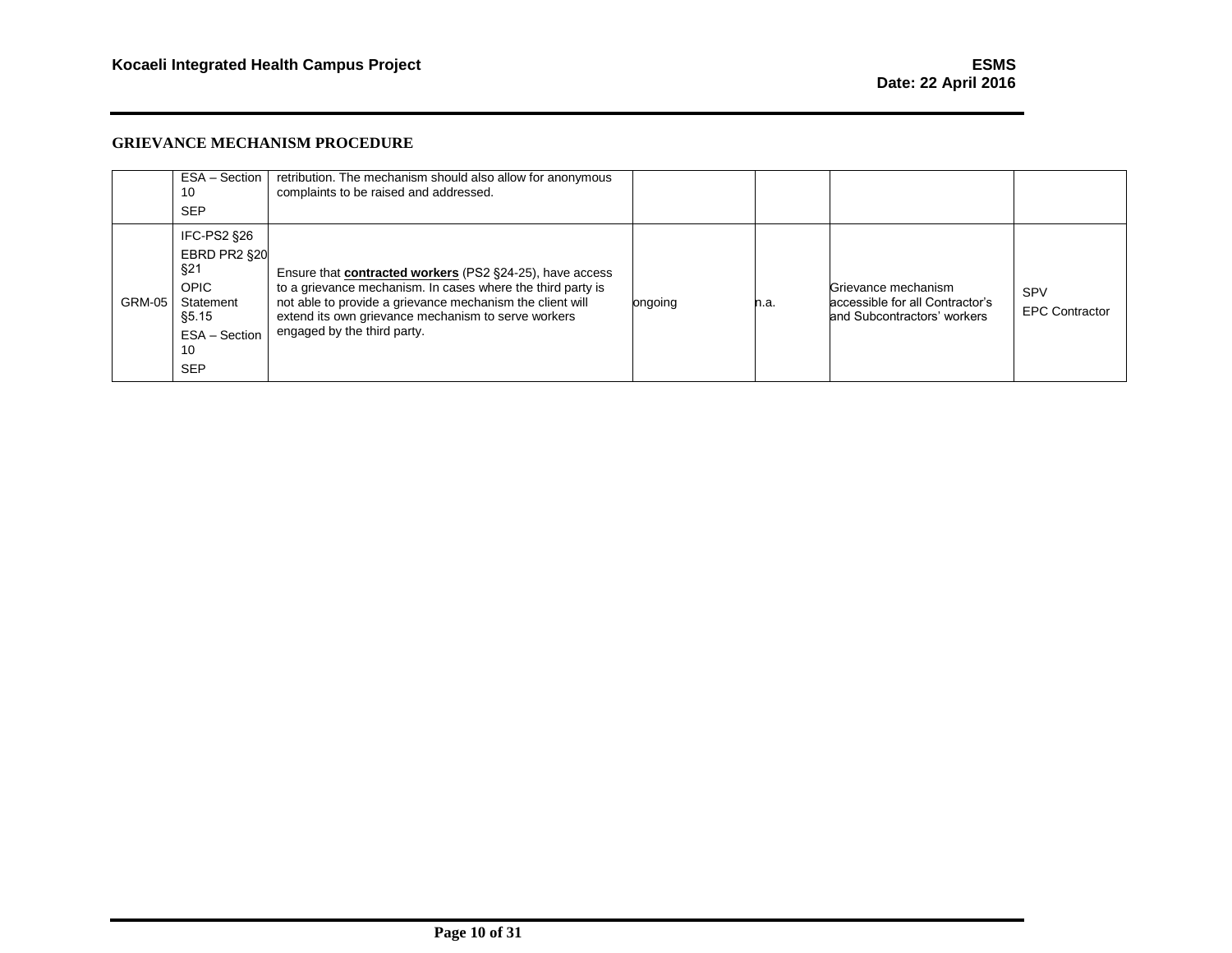### *4.1 Grievance mechanism for external Grievances*

<span id="page-11-0"></span>In general a grievance received from an individual or a community indicates that Company activities are leading to a negative impact on the complainant, whether factual or perceived. Handling the grievance, implementing a possible corrective action and providing a response are key activities to proactively solve problems, to create a strong relation with the communities and to increase mutual trust. The implementation of the grievance mechanism procedure occurs through following step process:

- Disclosure Mechanism
- Receiving and Recording
- Assessment and Investigation
- Developing Resolution
- Response to the complainant
- Close out of the complaint

## *A. Disclosure mechanism*

<span id="page-11-1"></span>The presence of a Grievance mechanism that individuals and communities can use to express complaints must be disclosed in a clear and broad manner. This can be done through the use of tailored communication material such as:

- Specific page in SPV's website;
- Written material including leaflets, brochures and posters.

The disclosure material will contain to a minimum the following information:

- Where, when and how community members can file complaints (contact addresses, telephone number, website, collection box, external parties etc.);
- Who is responsible for receiving and responding to complaints, and any external parties that take part in the grievance resolution process;
- What sort of response complainants can expect from SPV, including timing of response;
- What timeframe complainants can expect from SPV for the acknowledgement of grievance receipt and for the overall grievance resolution;
- What other rights and protection are guaranteed.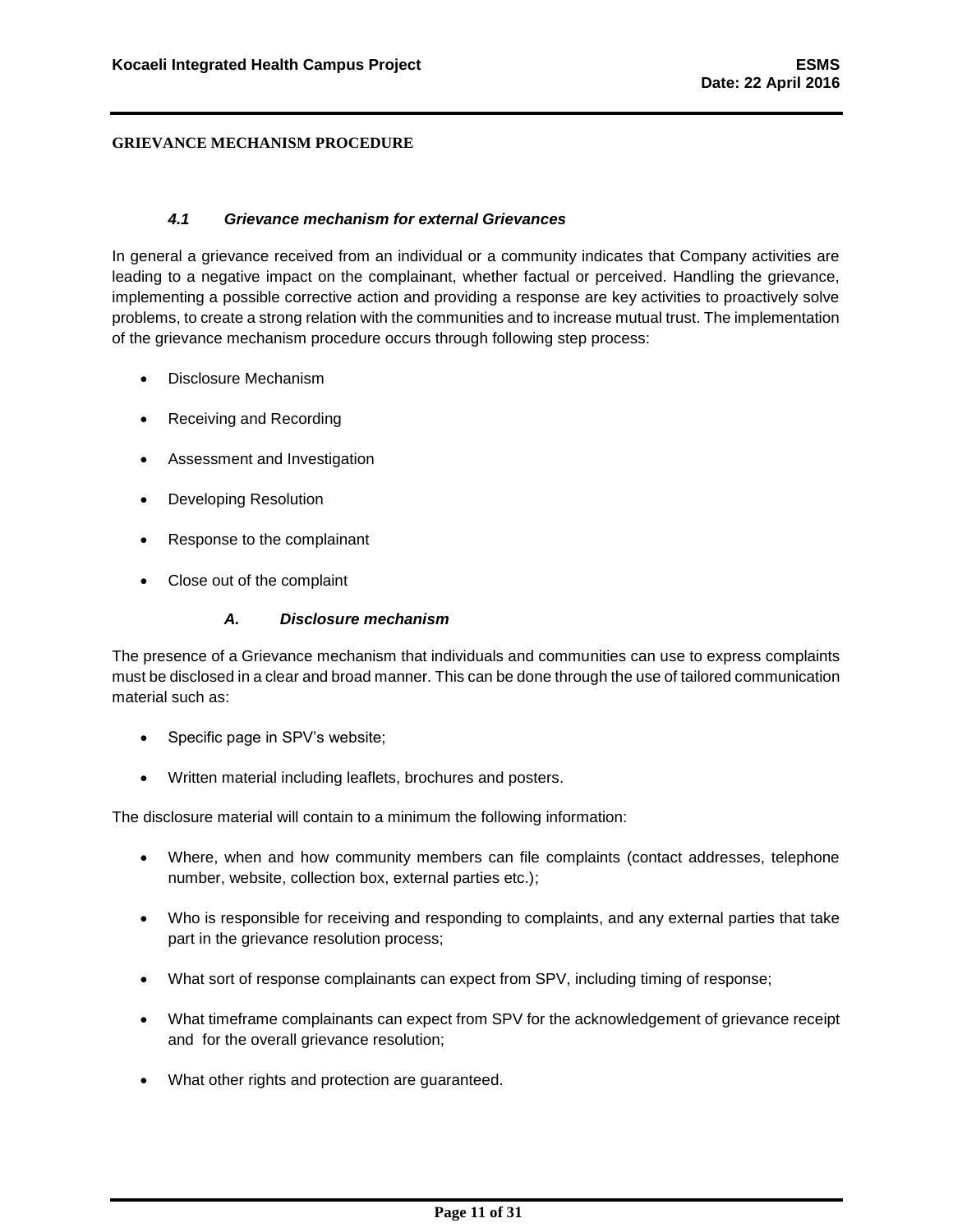### *B. Receiving and recording of the complaints*

<span id="page-12-0"></span>SPV will implement this grievance mechanism so that grievances can be submitted by communities and individuals through the following channels:

- Written submission via e-mail;
- Oral submission over the phone;
- Written or oral submission through muhtars;
- Written or oral submission directly to the SPV, or EPC Contractor, preferably through appointment.

The issue of setting up a physical or virtual collection box will be considered by SPV, as this represents an easy system for those that might be unwilling to submit compliances through more formal channels. The physical box will ideally be placed at the entrance of the facility.

A virtual collection box could be placed on SPV website and should give the option to provide comment anonymously. A message on the box will briefly explain the purpose of the grievance mechanism and the procedure that will be used in case of anonymous grievances.

In the case that external members are involved in the collection of grievances, such as muhtars, the CRO have to dedicate some time to liaise directly with them, to ensure that they are clear on the purpose of the mechanism and on the procedures to collect grievances and to forward them to SPV.

Because workers are often the primary interface between SPV and communities, they might be directly approached by individuals or groups wanting to submit a complaint. In this case it is important that workers do not collect the grievance directly but rather inform complainants on the appropriate channels to be used to submit a grievance. Appropriate training and instructions on the grievance mechanism have to be therefore provided to staff during induction training under responsibility of the Human Resources Manager.

The SPV HSE Manager represents the endpoint of all grievances submitted via any of the channels listed above. Once received by the SPV HSE Manager, grievances have to be acknowledged within two business days. Grievances will be registered using the, "Grievance Form" (Appendix 1), "Grievances Register Form" (Appendix 2) and "Grievance Action Form" (Appendix 3).

The "Grievance Form" is used to record all information relative to an individual grievance. The following information will be recorded on the "Grievance Form":

- Identification of the grievance;
- Complainant details (name, contact information, telephone etc.);
- Grievance details (date, subject, recorded through, recorded by etc.);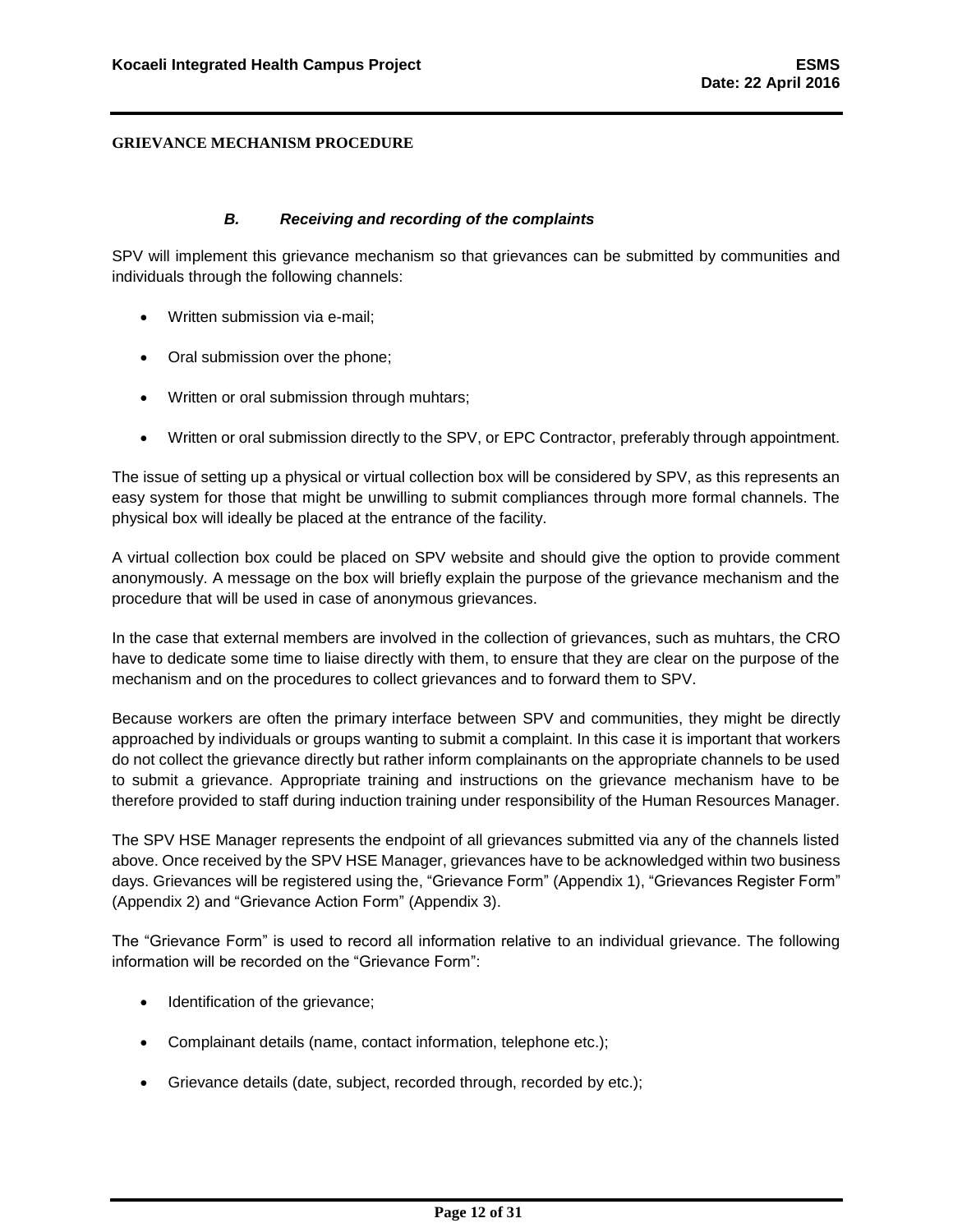The register represents the list of grievances submitted, allowing to keep track of grievances and to obtain quick data on the progress of the Grievance Mechanism. The following information is found in the "Grievances Register form":

- Univocal ID code for the grievance;
- Date of submission and of receipt of the grievance;
- Title of the grievance;
- Channel through which the grievance was submitted;
- Name of the complainant;
- Contact detail of the complainant;
- Date of informing the complainant on proposed action to be taken;
- Date of contacting the complaint after action is taken; and
- Date of closure of the grievance.

The "Grievance Action Form" is used to asset, find resolution and close all grievances. The following information will be recorded on the "Grievance Action Form":

- ID Code;
- Information about the complainant;
- Date of grievance submission;
- Describe all the details relevant to the complaint;
- Describe all the details relevant to the complaint;
- Describe all the details relevant to the complaint;
- Decision of the measures to be taken by;
- Person responsible for corrective action; and
- Names and signatories of the responsible people.

The forms and any other material related to the grievance (i.e. photos, report, written documentation etc.) will be stored electronically in a dossier identified univocally with the grievance ID code given in the register.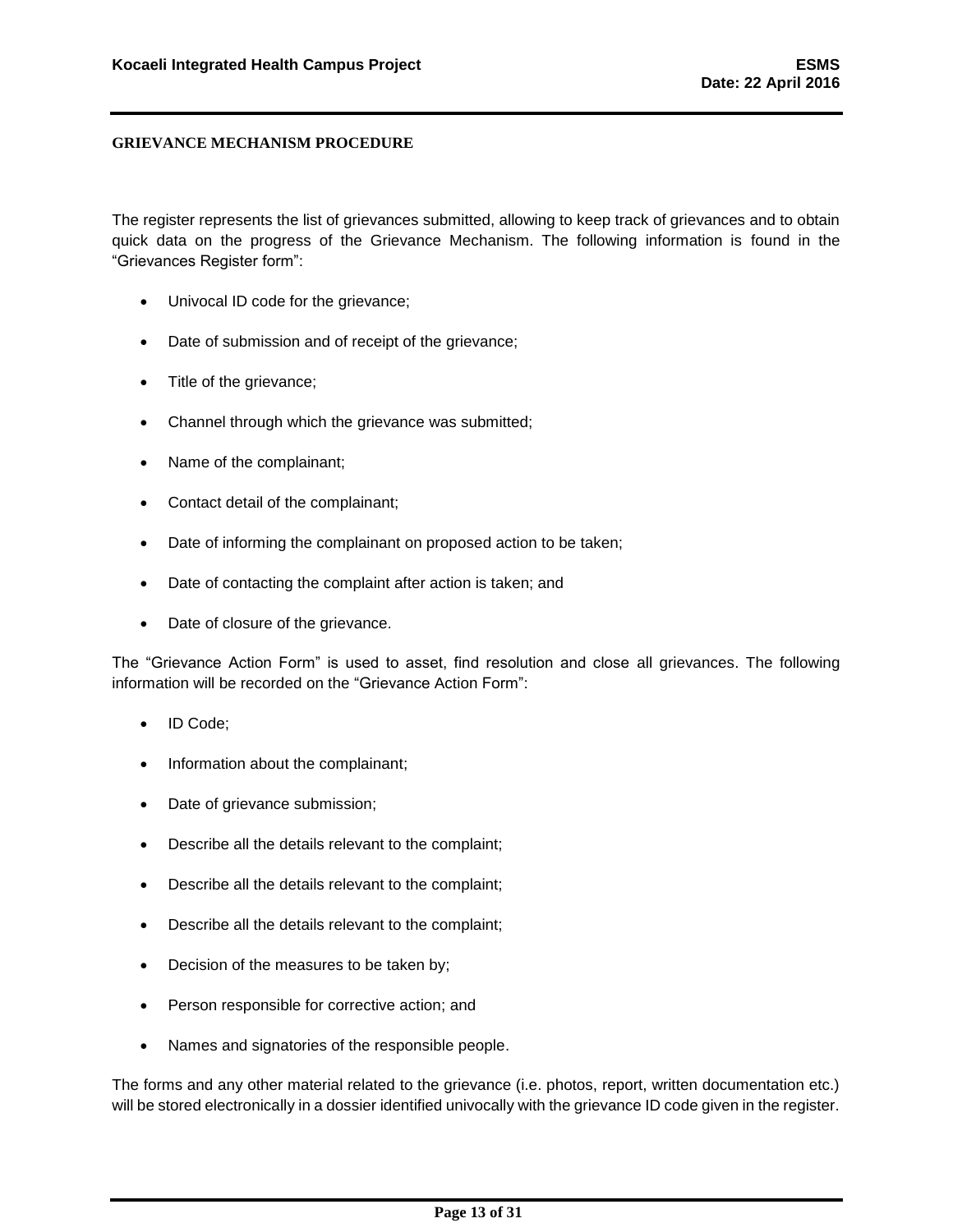More grievances related to the same issue can be grouped in the same form under the same ID, as far as compliant details and related record are duly recorded in the form.

Once the grievance is registered, the SPV HSE Manager in collaboration with CRO will respond orally or in writing to the complainant to confirm that grievance has been received and registered; in addition the CRO will provide indications on the resolution procedure that will be followed and on the time that should be expected for the resolution.

As a general rule, names of persons submitting a grievance have to be kept confidential unless a grievance is made in a public meeting. Only the number of grievances and the general nature of complaints will be regularly reported, as detailed in the section on Reporting. This information will be summarized in a grievance registry, but personal information will be kept private. Only SPV Management, the CRO and other appointed staff will have access to the database, to ensure that all information is treated confidentially.

## *C. Assessment and Investigation*

<span id="page-14-0"></span>Once the grievance is formally recorded, the CRO will proceed with the assessment of the grievance, to screen whether it is eligible for the grievance mechanism. As a general rule, the following complaints will be directed outside the Grievance Mechanism:

- Complaints that are clearly not related to the Project: complaints that refer to issues that are not directly or indirectly related to Project activities cannot be handled by SPV. Because it is sometimes difficult to determine which issues are related to the Project and which are not, if in doubt the SPV should accept the complaint and assess its legitimacy;
- Complaints constituting criminal activity and violence: in these cases, complaints should be referred to the formal justice system;
- Commercial disputes: commercial matters should be stipulated for in contractual agreements and issues should be resolved through commercial dispute resolution mechanisms or civil court.

If the complaint is considered ineligible, the complainant will be informed of the decision; communication will include documentation of the decision through detailed and respectful explanation, together with compelling evidence of why it cannot be accepted.

It is advisable to give complainants the benefit of doubt and engage in a conversation before deciding to reject a complaint. Complainants might have provided incomplete information or might not have been able to clearly focus the core issue of the complaint. In some cases, even if the complaint seems to be unlinked to Project activities, the potential issues underlying these complaints might still need to be explored, as they could indicate some deeper concerns with the Project, such as lack of trust or information on the Project.

If the complaint is considered to be eligible for the grievance mechanism, SPV HSE Manager is then responsible to conduct the assessment of grievance received, to gather information about the case, the context and key issue, in order to determine whether and how the complaint can be resolved. The CRO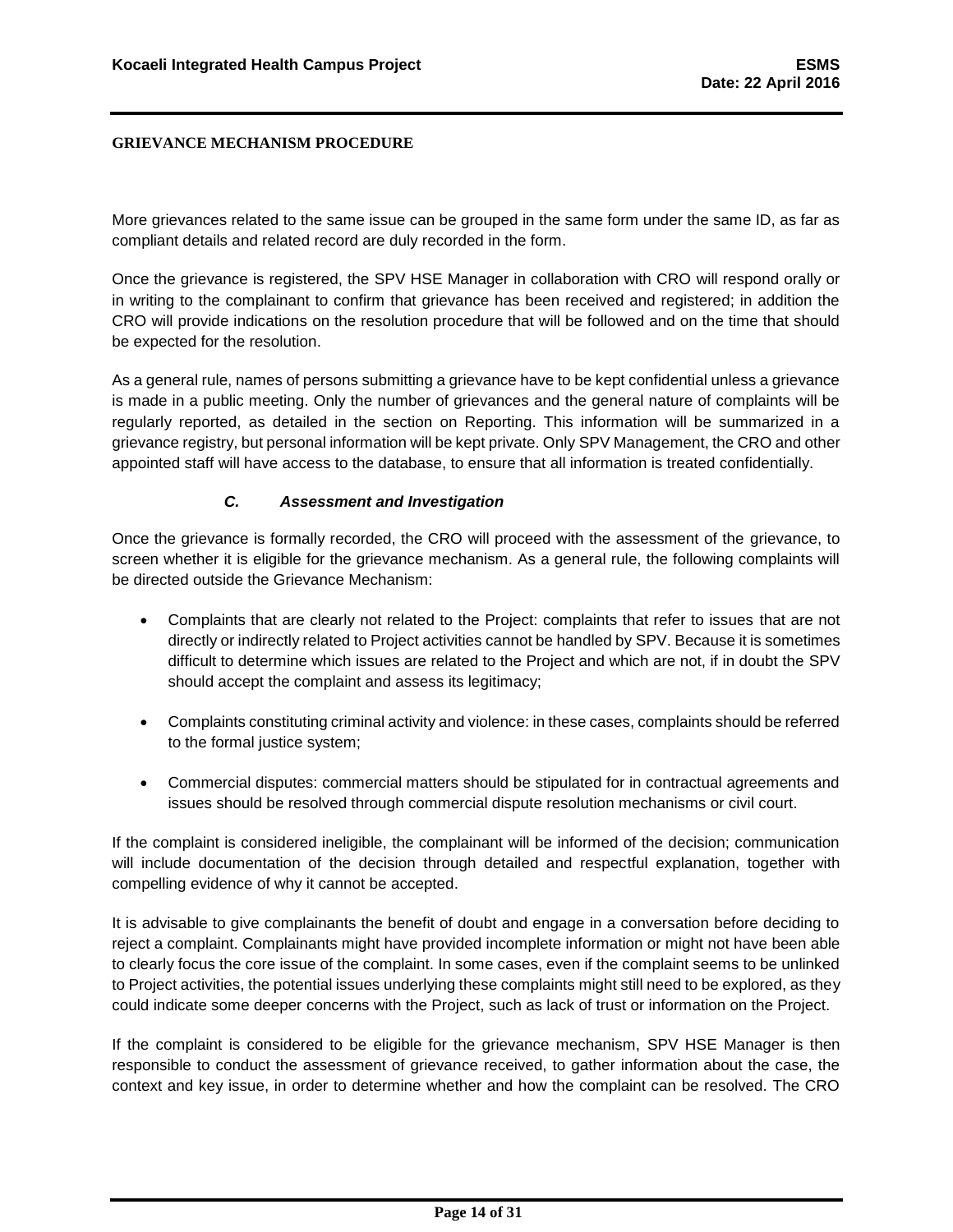must try to understand the point of view of the complainant to extent possible, in order to approach the solution finding phase in a proactive manner.

If the grievance concerns an asset such as a house or a property, the CRO in coordination with SPV HSE Manager should consider visiting the site to collect first-hand information. The following actions should be performed during the visit:

- Locate the site using GPS coordinates;
- Assess number and type of assets involved;
- Collect information from the complainant;
- Take pictures to document the state of the asset involved.

Once the nature of the complaint has been determined, the CRO should consider if the involvement of other SPV/EPC departments or resources is necessary to seek for further technical competences needed to better assess the complaint and to formulate the solution.

#### *D. Developing Resolution*

<span id="page-15-0"></span>Once the nature of the complaint is clear, the CRO in coordination with SPV will proceed in the formulation of a corrective action or solution to solve the complaint. General approaches to grievance may include the following:

#### **SPV proposes a solution (unilateral approach)**

This approach is suggested to be used in the following cases:

- The complaint is straightforward, the issue is clear and the solution is obvious;
- SPV employees can resolve the issue alone, to the satisfaction of the complainant, based on their knowledge and authority.

A considered and respectful company proposal is more likely to be acceptable to the complainant.

According to this system, SPV proposes a solution and offers it to the complainant. SPV and the complainant jointly decide if the solution is acceptable and, hence, share decision-making authority. In this case companies perceive several advantages:

- A more rapid response;
- Use of fewer company staff and material resources;
- Some control of resolution procedures and outcomes.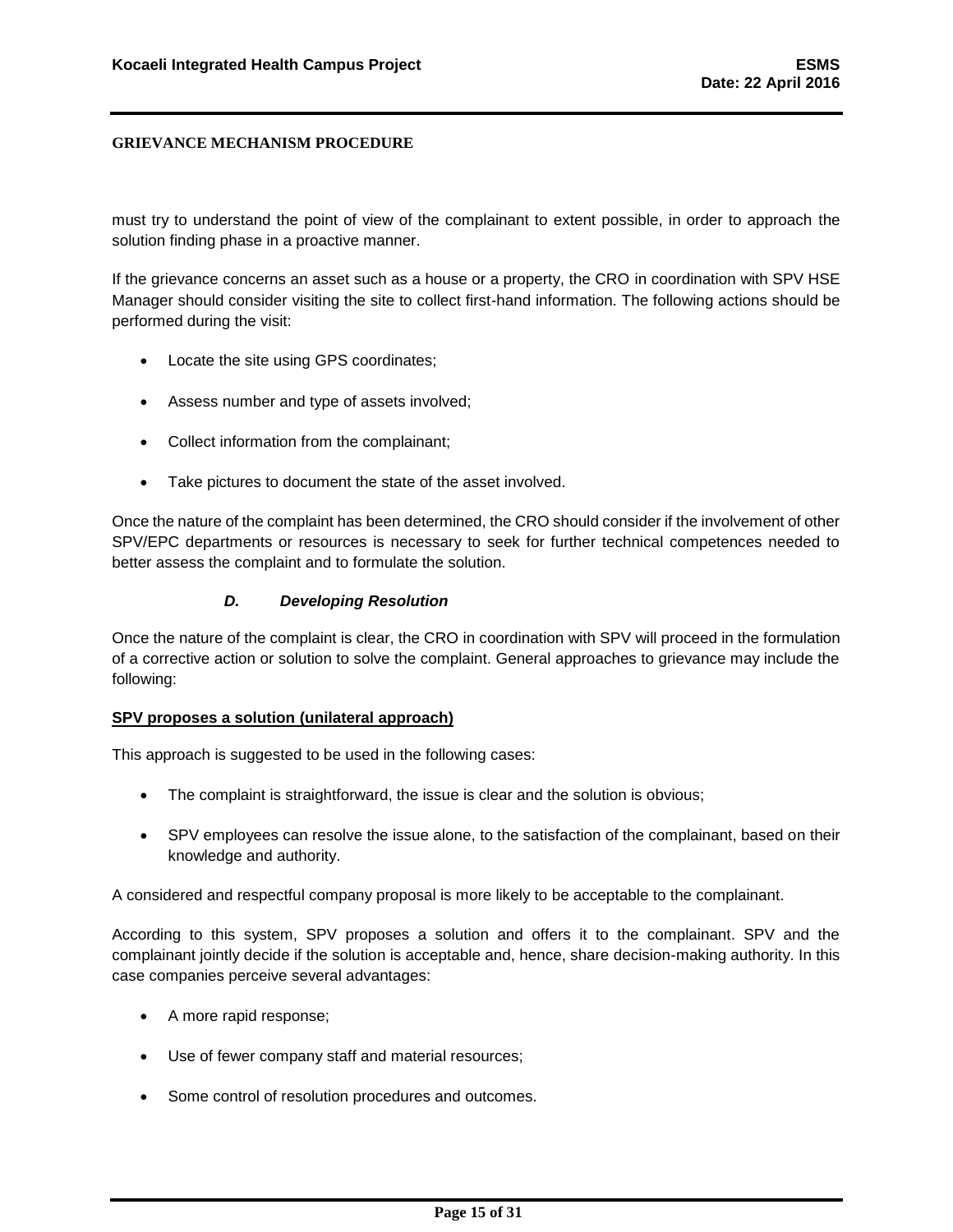#### **SPV and the complainant reach a resolution through discussion and negotiation (bilateral approach)**

This approach is suggested to be used in the following cases:

- An ongoing relationship and a face-to-face resolution process matter;
- The case is more complex and several diverse Stakeholders are involved;
- Local community members distrust a company proposal;
- The response from a "unilateral solution" procedure is not considered acceptable by the complainant;
- Talking together is required to promote more accurate communication, share information or develop mutually acceptable solutions;
- There are procedural, psychological and substantive interests for both parties that lent themselves to such an approach.

Bilateral approaches are probably the most accessible, natural and unthreatening ways for SPV and communities to resolve differences. Under this option, SPV representatives and complainants share decision-making authority and jointly engage in problem solving approach to reach a resolution of the grievance by themselves. In this case the advantages include the following:

- Those directly involved can address the complaint early, rapidly and informally;
- Ownership of the dispute and its solution rests with the parties those who are more qualified to know the issues and who have most to gain from an equitable resolution;
- Parties can devise solutions that do not feel like a compromise;
- The process can improve relationships as well as address substantive concerns in a principles and creative way, leaving both sides better off;
- Problem solving approaches are often less adversarial, more flexible and less costly in economic and non-economic terms.

#### **Through third party.**

Asking support from third-parties for the resolution of a complaint is useful in the following cases

 Complex and controversial issues, which may involve more individuals or groups, may overlap and may not have a single point of origin or obvious solution;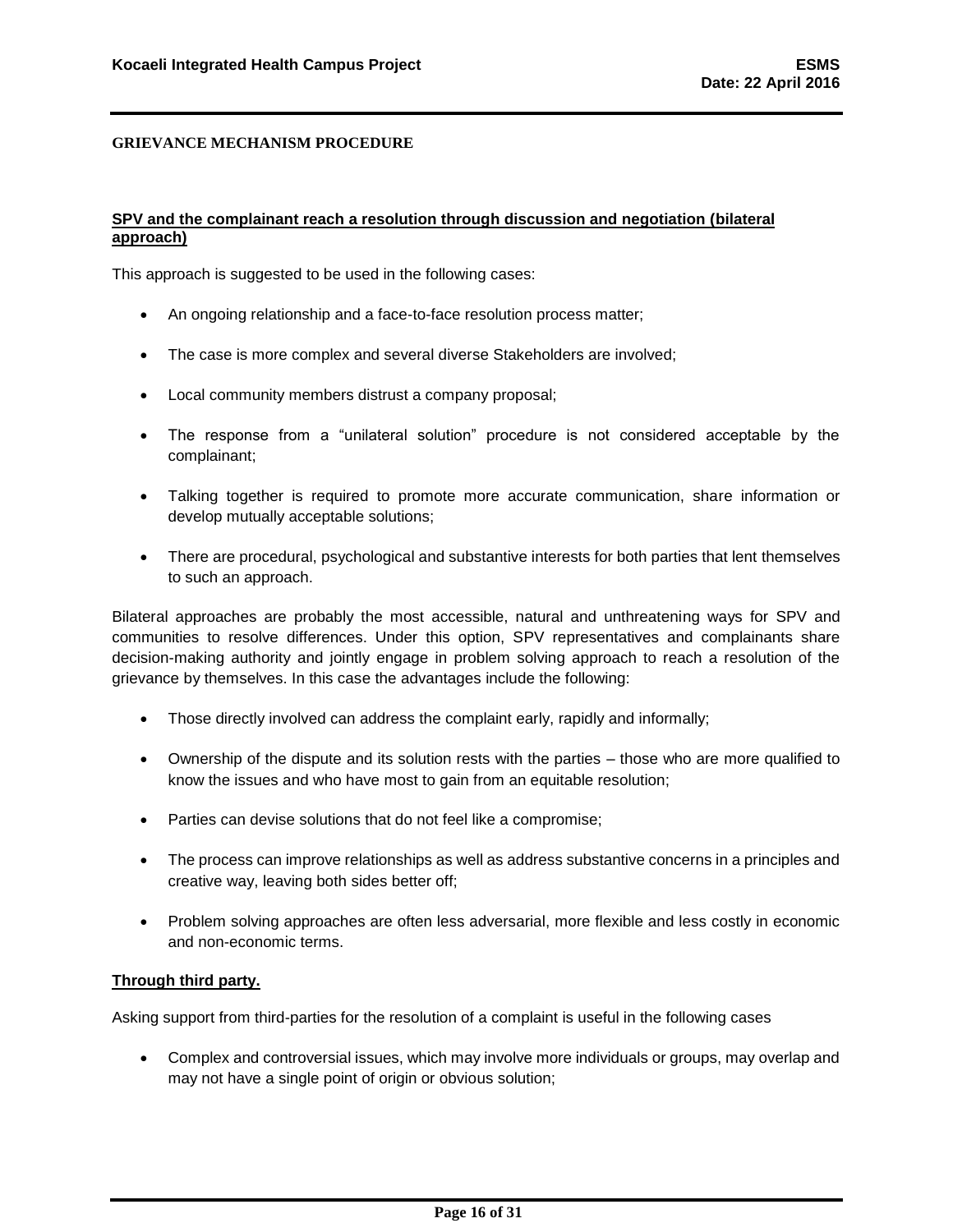- Unilateral or bilateral approaches have not proved to be successful;
- There are disputes of fact or conflicts about data.

In these cases independent bodies can provide the credibility that comes with impartiality and can foster dialogue and collaboration between SPV and affected communities. The neutral party may be a trusted individual or group in the community, a respected technical expert or an independent arbitrator.

## *E. Response to the complainant*

<span id="page-17-0"></span>Once an agreed solution for the grievance has been established, the CRO in coordination with SPV HSE Manager notifies the complainant on the proposed corrective action and the timeframe for implementing the action. Based on how the grievance was received, communication can be either written or oral. The communication process will be implemented in two steps:

- A preliminary response will be provided within 10 business day from the reception of the complaint, informing on the results of the assessment and on the status of the claim. The response should also inform on next steps that will be taken and timeframe to be expected;
- A final response will be given to document the final proposed resolution. The communication will inform on the proposal, state mutual commitments and ask for the complainant's agreement. The final response will be sent within 30 business days from the reception of the grievance. If the complainant is not satisfied with the proposed resolution, they should be free to take their grievances to a dispute resolution mechanism outside SPV's grievance mechanism.

## *F. Close out of the complaint*

<span id="page-17-1"></span>Close out: once the agreement has been accepted, the grievance can be closed and registered. It is a good practice to collect proof that the corrective actions have taken place, by including the following:

- reports prepared by the competent department or from the EPC Contractor that has implemented the actions;
- photos proving evidence of the before and after situation;
- signature of the responsible staff confirming the corrective actions implementation and grievance closure;
- if the issue was resolved to the satisfaction of the complainants, include a confirmation or feedback to be filed together with the documentation.

The closure of grievances will be signed-off by the CRO and SPV HSE manager will be informed on these grievances in the periodic reports.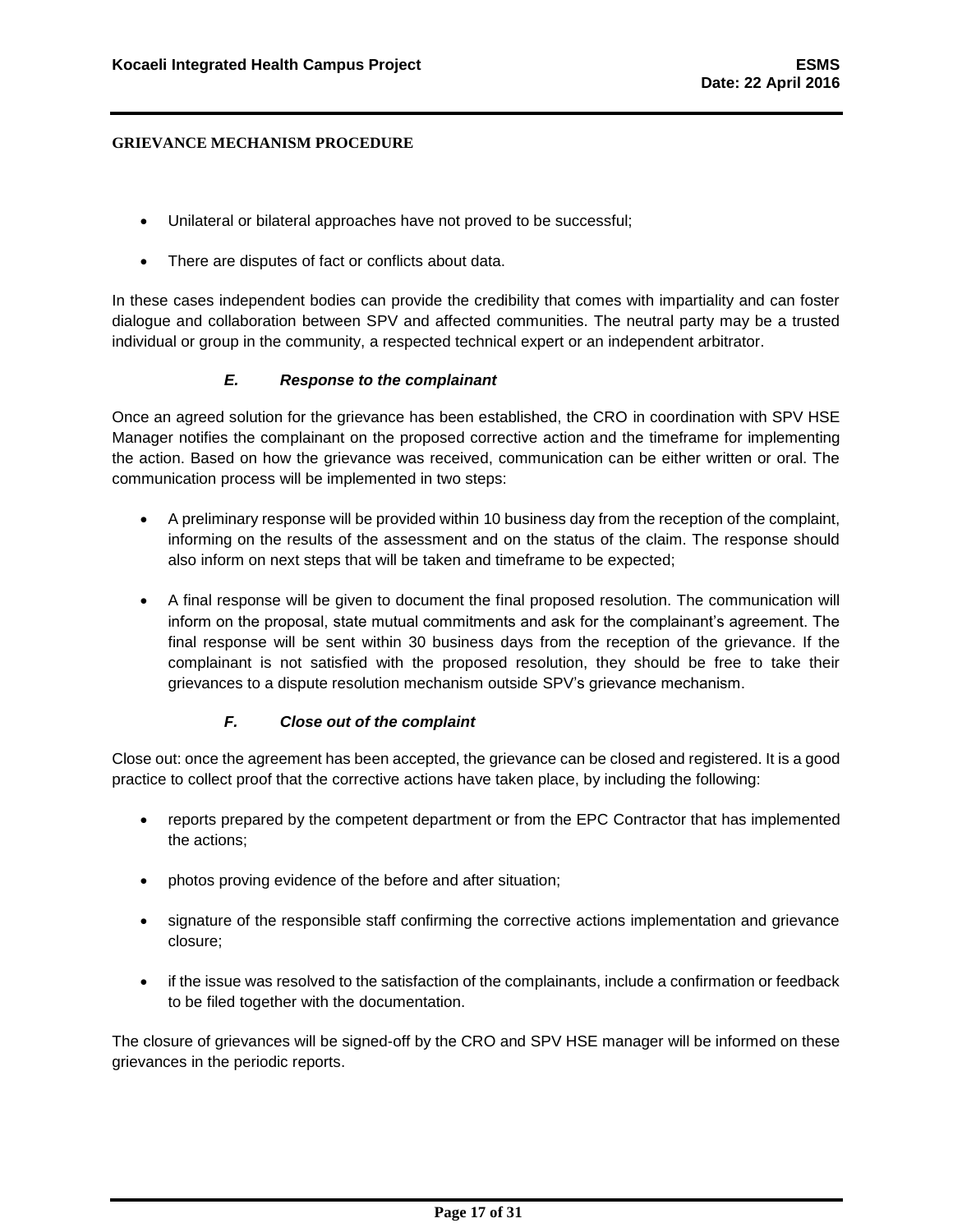Anonymous grievances have to be considered in the procedure and have to undergo the same screening, assessment and resolution process as for other grievances. Because no interaction with the complainant is possible in these cases, the CRO will identify and implement possible unilateral resolutions. Once corrective actions possibly necessary are implemented, the CRO has to close the Grievance procedure but no response is prepared. Information on anonymous grievances has to be included in the monitoring and review procedures.

#### *4.2 Grievance mechanism for Workers*

<span id="page-18-0"></span>In parallel to the Grievance Mechanism for external individuals and communities (Section 4.1), SPV ensures that a mechanism is in place to manage the grievances raised by the workers (including, but not limited to, reporting of HSE concerns to the management). Grievances from SPV workers have to be managed directly by SPV Management through in coordination with HSE Department (for OHS issues) and HR Department (for labor and working or accommodation issues); while grievances from EPC Contractor and Subcontractor workers have to be managed by each party and results reported to SPV Management through the implementation of a similar procedure.

The principles underlying the Grievance Mechanism for workers are the same presented for the Grievance Mechanism for external grievances. In addition, workers will be guaranteed that the use of the grievance mechanism will not affect in any way their retribution or working rights.

The HS Committee formed in compliance with Turkish Legal Requirements represents a medium for workers to report any concern or compliant on their working environment.

The grievance mechanism for workers follows the same steps, outlined in the Grievance Mechanism Procedure and is under the responsibility of the Human Resources Department, listed below:

- Disclosure Mechanism
- Receiving and Recording
- Assessment and Investigation
- Developing Resolution
- Response to the complainant
- Close out of the complaint

#### *A. Disclosure mechanism*

<span id="page-18-1"></span>Disclosure of this mechanism has to be made to workers during recruitment process and during induction training which is under the responsibility of the SPV HSE Department; in addition, it will be publicized through specific information material.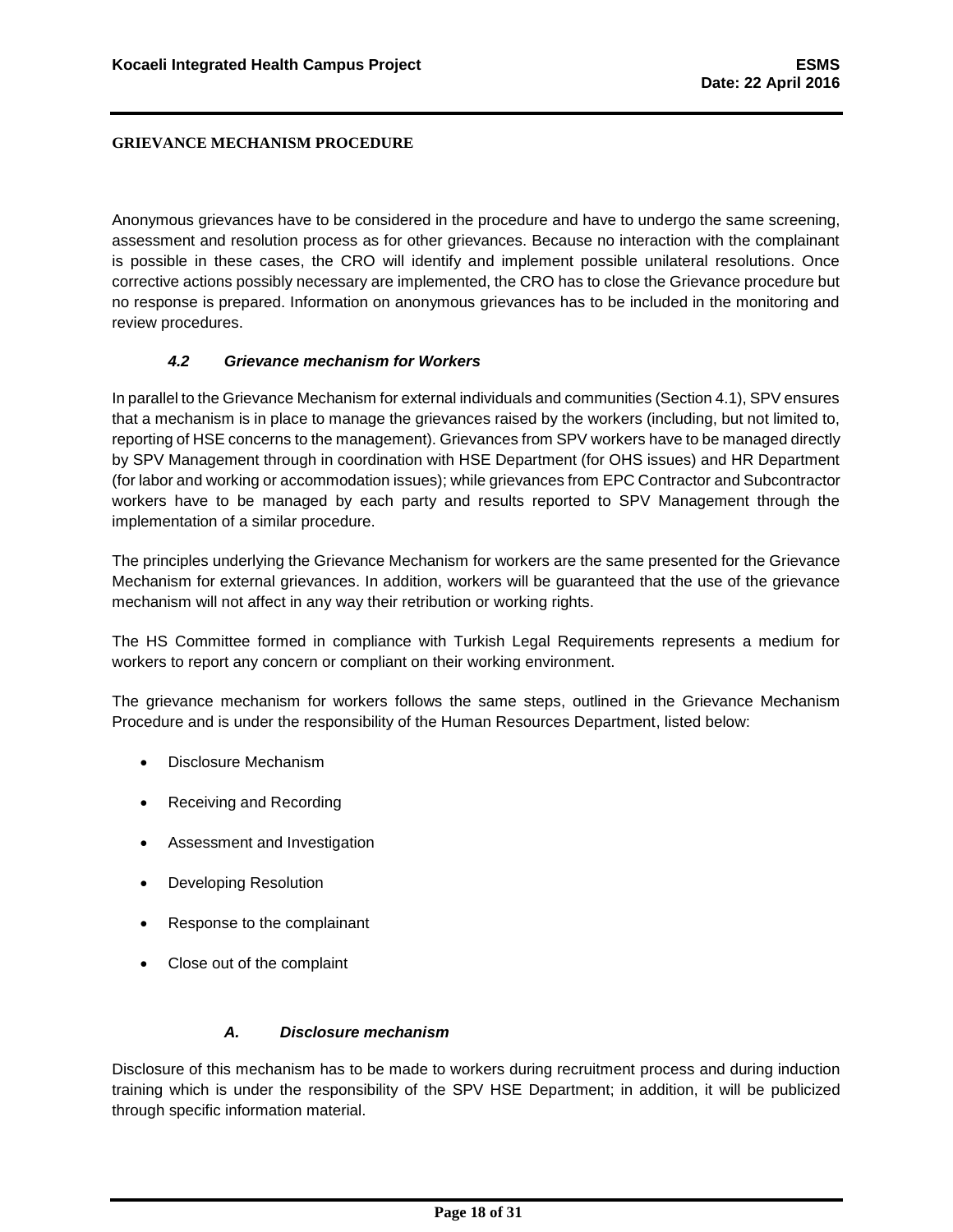The following channels can be used by workers to submit their grievances through:

- Written submission by mail or e-mail;
- Written or oral submission directly to the Human Resources Manager ("HRM"), to line managers and to workers' representatives;
- Written submission (Grievance forms) in collection box;
- Written or oral submission to the HS Committee.

The disclosure material/training will contain to a minimum the following information:

- Where, when and how workers can file complaints (contact addresses, telephone number, website, collection box etc.);
- Who is responsible for receiving and responding to complaints;
- What sort of response complainants can expect from SPV, including timing of response;
- What timeframe complainants can expect from SPV for the acknowledgement of grievance receipt and for the overall grievance resolution;
- What other rights and protection are guaranteed.

#### *B. Receiving and recording of the complaints*

<span id="page-19-0"></span>SPV will implement this grievance mechanism so that grievances can be submitted by through the channels stated above section.

The issue of setting up a physical collection box represents an easy system for those that might be unwilling to submit compliances through more formal channels. The physical box will ideally be placed at the entrance of the facility and the places where workers commonly present (canteen, dormitory etc.). A message on the box on the collection box will briefly explain the purpose of the grievance mechanism and the procedure that will be used in case of anonymous grievances.

Once the grievance is received, the HRM has to register and record the grievance similarly to external grievances, informing the complainant that it has been received. A specific database will be set up for workers' grievances.

The HRM represents the endpoint of all grievances submitted via any of the channels listed above. Once received by the HRM, grievances have to be acknowledged within two business days. The HRM will register grievances using the, "Grievance Form", "Grievances Register Form" and "Grievance Action Form".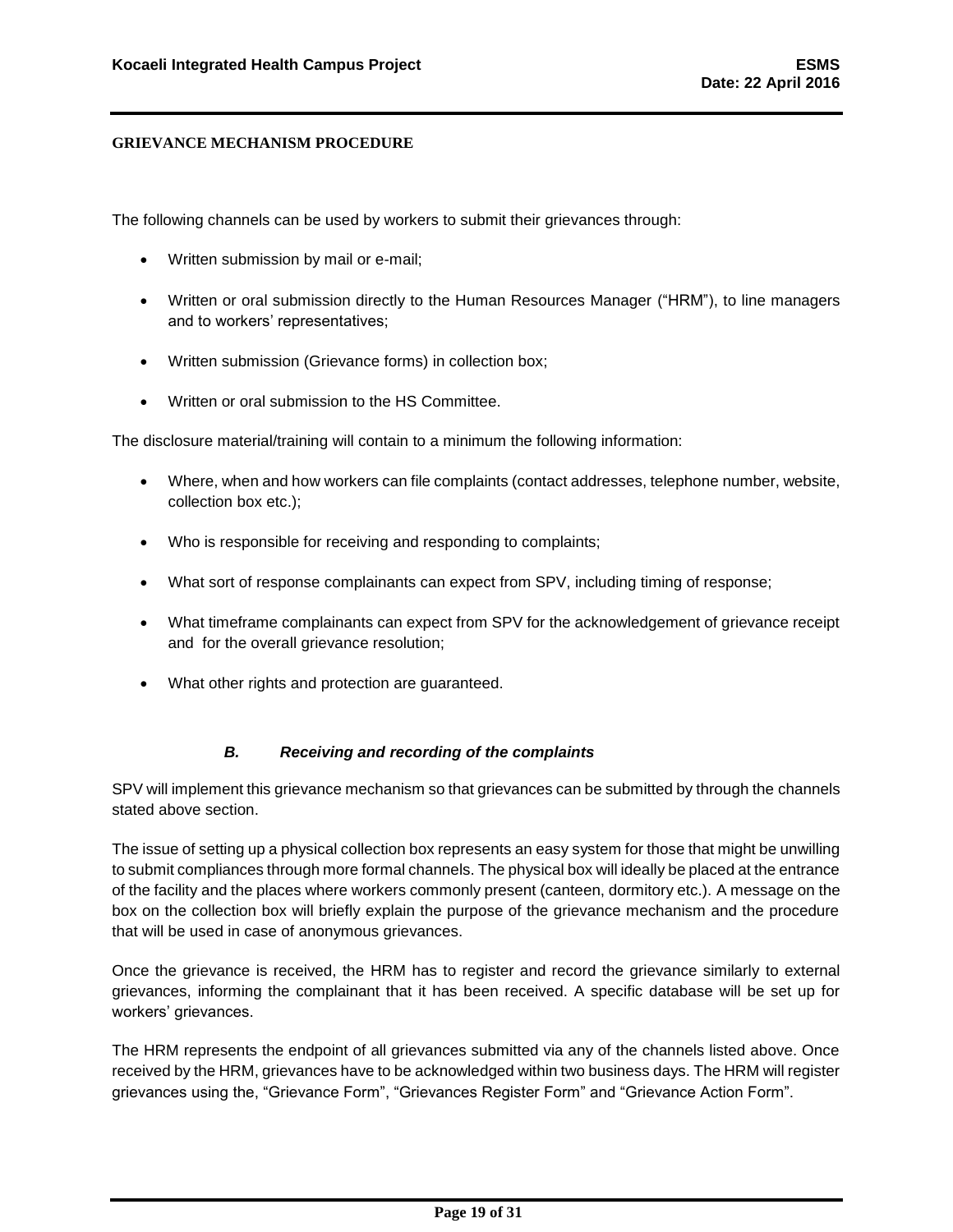The "Grievance Form" is used to record all information relative to an individual grievance. The following information will be recorded on the "Grievance Form":

- Identification of the grievance;
- Complainant details (name, contact information, telephone etc.);
- Grievance details (date, subject, recorded through, recorded by etc.).

The register represents the list of grievances submitted, allowing to keep track of grievances and to obtain quick data on the progress of the Grievance Mechanism. The following information is found in the "Grievances Register form":

- Univocal ID code for the grievance;
- Date of submission and of receipt of the grievance;
- Title of the grievance;
- Channel through which the grievance was submitted;
- Name of the complainant;
- Date of informing the complainant on proposed action to be taken;
- Date of contacting the complaint after action is taken; and
- Date of closure of the grievance.

The "Grievance Action Form" is used to asset, find resolution and close all grievances. The following information will be recorded on the "Grievance Action Form":

- ID Code;
- Information about the complainant;
- Date of grievance submission;
- Describe all the details relevant to the complaint;
- Describe all the details relevant to the complaint;
- Describe all the details relevant to the complaint;
- Decision of the measures to be taken by;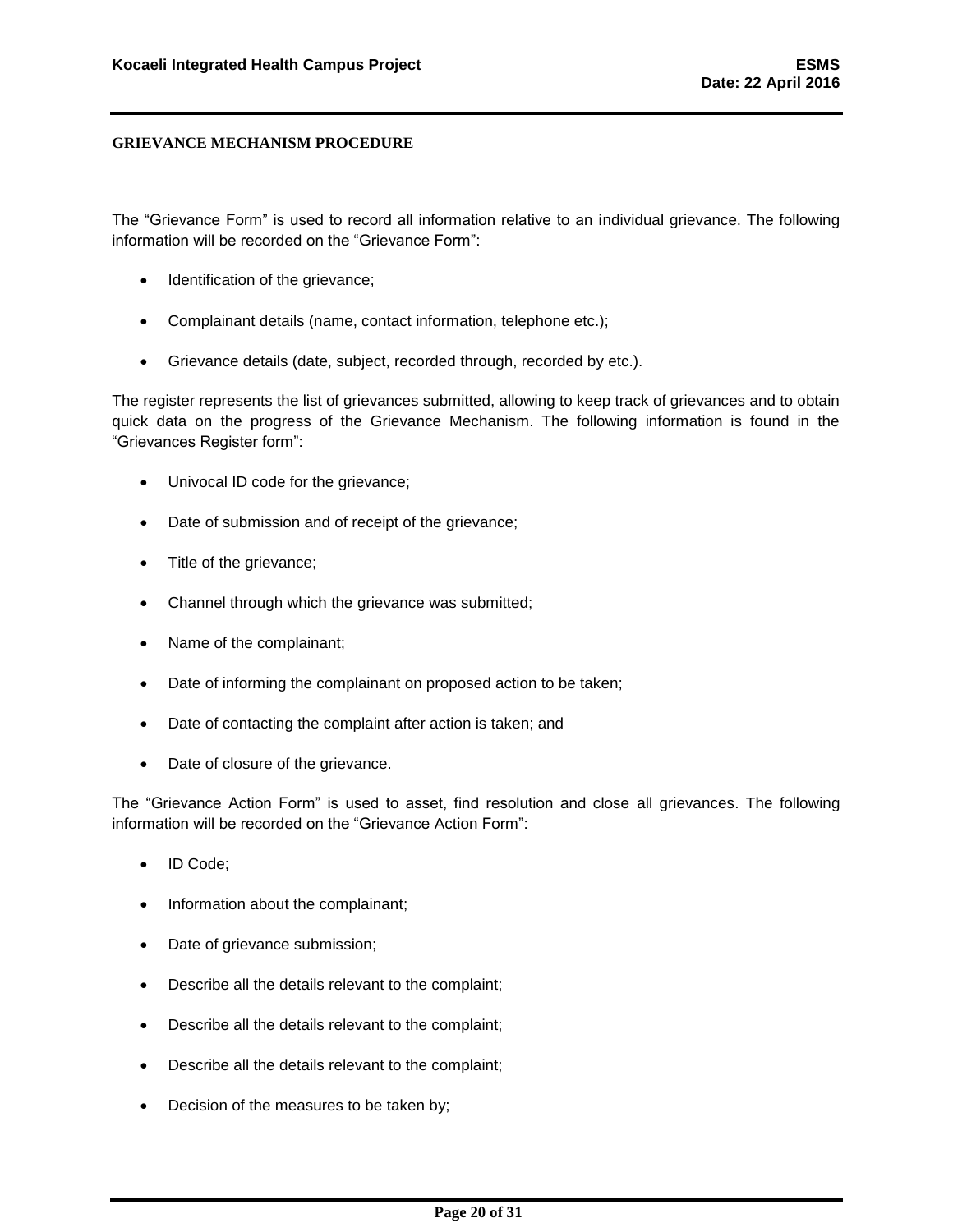- Person responsible for corrective action; and
- Names and signatories of the responsible people.

The forms and any other material related to the grievance (i.e. photos, report, written documentation etc.) will be stored electronically in a dossier identified univocally with the grievance ID code given in the worker specific database. More grievances related to the same issue can be grouped in the same form under the same ID, as far as compliant details and related record are duly recorded in the form.

Once the grievance is registered, the HRM will respond orally or in writing to the complainant to confirm that grievance has been received and registered; in addition the HRM will provide indications on the resolution procedure that will be followed and on the time that should be expected for the resolution.

## *C. Assessment and Investigation*

<span id="page-21-0"></span>Once the grievance is formally recorded, the CRO will proceed with the assessment of the grievance, to screen whether it is eligible for the grievance mechanism. The detail about the complaints which will be directed outside the Grievance Mechanism is given in the Section 4.1.

If the complaint is considered ineligible, the complainant will be informed of the decision; communication will include documentation of the decision through detailed and respectful explanation, together with compelling evidence of why it cannot be accepted.

If the complaint is considered to be eligible for the grievance mechanism, the HR Department is then responsible to conduct the assessment of grievance received, to gather information about the case, the context and key issue, in order to determine whether and how the complaint can be resolved. It is likely that the HR Department will have to involve the HSE department, the HS Committee and/or the line manager and/or the camp manager for the resolution of the grievance.

#### *D. Developing Resolution*

<span id="page-21-1"></span>Once the nature of the complaint is clear, the HR Department will proceed in the formulation of a corrective action or solution to solve the complaint.

In general terms, it is suggested that resolution procedures are kept as simple as possible and it is expected that most grievances should be solved through an informal discussion, such as a meeting between worker and involved parties should be held to solve the issue. During any meetings, the workers are allowed to be accompanied either by a colleague or a workers representative. If the initial steps do not lead to a resolution that is acceptable for the workers, a higher level of management should be involved, in order to find an agreed solution.

## *E. Response to the complainant*

<span id="page-21-2"></span>Once an agreed solution for the grievance has been established, the HRM notifies the complainant on the proposed corrective action and the timeframe for implementing the action. Based on how the grievance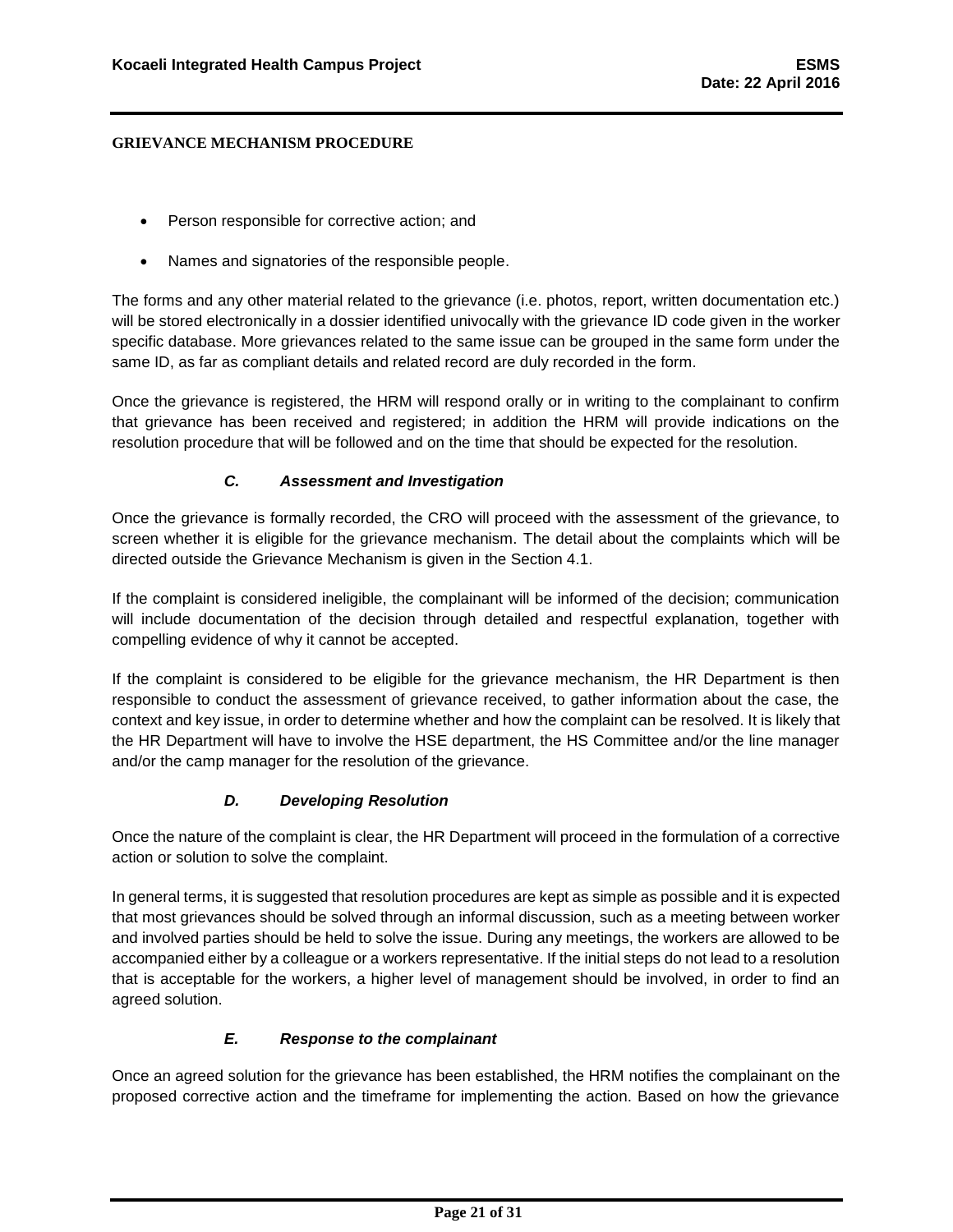was received, communication can be either written or oral. The communication process will be implemented in two steps:

- A preliminary response will be provided within 10 business day from the reception of the complaint, informing on the results of the assessment and on the status of the claim. The response should also inform on next steps that will be taken and timeframe to be expected;
- A final response will be given to document the final proposed resolution. The communication will inform on the proposal, state mutual commitments and ask for the complainant's agreement. The final response will be sent within 30 business days from the reception of the grievance. If the complainant is not satisfied with the proposed resolution, they should be free to take their grievances to a dispute resolution mechanism outside SPV's grievance mechanism.

## *F. Close out of the complaint*

<span id="page-22-0"></span>Close out: once the agreement has been accepted, the grievance can be closed and registered. It is a good practice to collect proof that the corrective actions have taken place, by including the following:

- reports prepared by the competent department or from the EPC Contractor that has implemented the actions;
- photos proving evidence of the before and after situation;
- signature of the responsible staff confirming the corrective actions implementation and grievance closure;
- if the grievance was resolved with the satisfaction of the complainants, include a confirmation or feedback to be filed together with the documentation.

The outcomes of the grievance mechanism for workers have to be regularly reported both internally and externally. Data and information on the Grievance Mechanism for Workers has to be included in the periodical reports under a specific heading, prepared in line with the reporting system of the rest of the document. As mentioned, grievances are confidential therefore any information has to be presented anonymously with no reference to the workers.

### <span id="page-22-1"></span>**5.0 MONITORING (MEASUREMENTS)**

Monitoring of the procedure will be done by the CRO and HRM that have to report results of Grievance Mechanism activities to the SPV Management, as described below in the reporting section. In particular the CRO/HRM will monitor and inform on the performance of activities against the indicators on a periodical basis. In order to monitor the performance of the mechanism, the following KPI and related targets are set in the following table.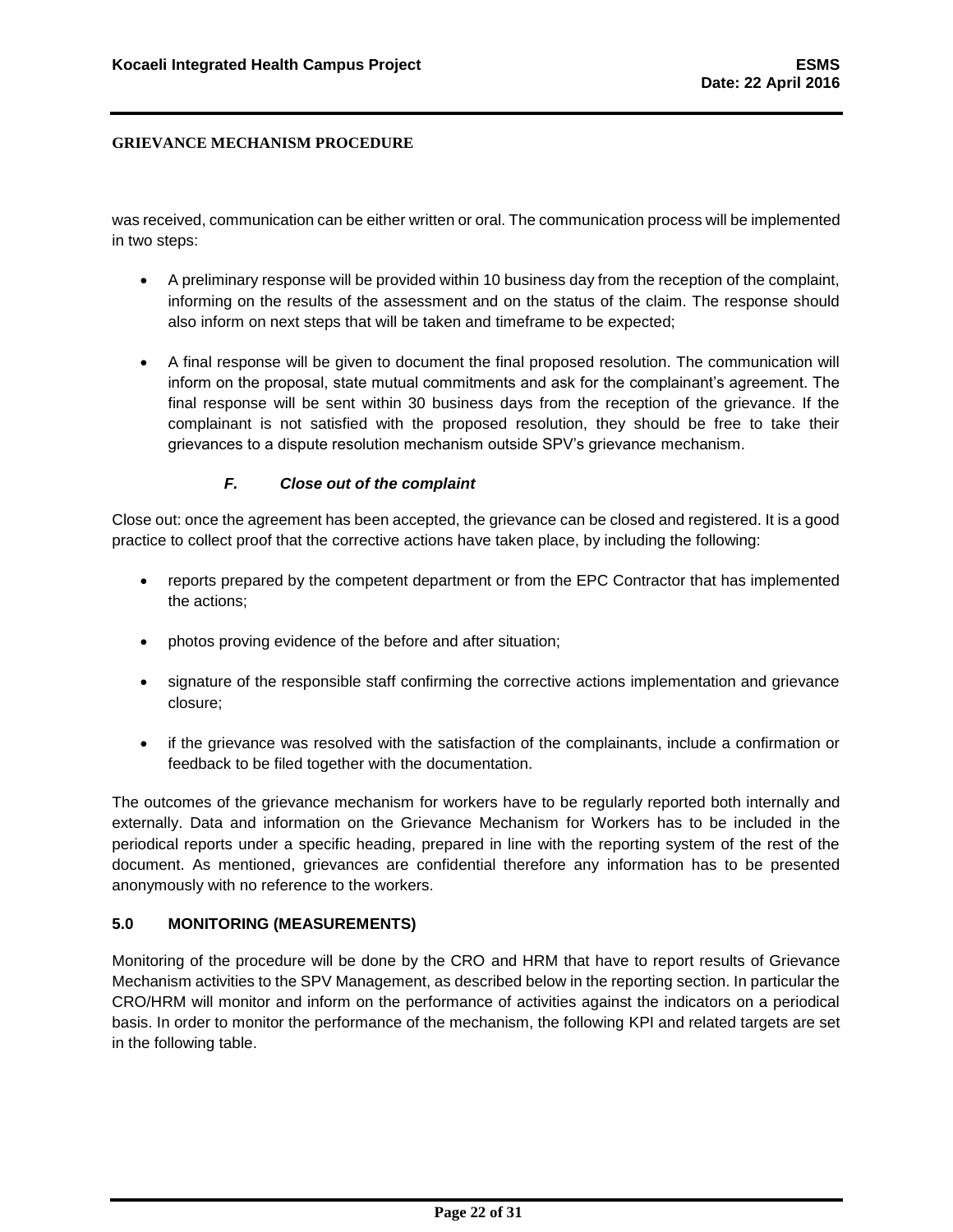| ID.           | SOURCE DOC. | <b>MONITORING</b>                                                                        | <b>FREQUENCY/</b><br><b>TIMING</b> | <b>KPI</b>                                                     | TARGET/<br><b>ACCEPTANCE</b><br><b>CRITERIA</b> | <b>RESPONSIBILITIES</b>                       |
|---------------|-------------|------------------------------------------------------------------------------------------|------------------------------------|----------------------------------------------------------------|-------------------------------------------------|-----------------------------------------------|
| <b>GRM-07</b> | GIIP        | Capacity to respond and solve<br>external grievances within the                          |                                    | % of grievances<br>responded                                   | 90%                                             | SPV/CR<br>Department                          |
|               |             | established timeframe and with<br>the satisfaction of the<br>complainant                 | Construction<br>Phase              | % of grievances<br>responded and<br>solved within<br>timeframe | 80%                                             | SPV/CR<br>Department                          |
|               |             | Capacity of managing and<br>resolving recurrent external<br>grievances of similar nature |                                    | % of grievances<br>solved with<br>satisfaction                 | 70%                                             | SPV/CR<br>Department                          |
|               |             |                                                                                          |                                    | Trend of grievances<br>of similar nature over<br>time          | Grievance trend<br>decreasing<br>overtime       | SPV/CR<br>Department                          |
| <b>GRM-08</b> | GIIP        | Capacity to respond and solve<br>workers grievances within the                           |                                    | % of grievances<br>responded                                   | 100%                                            | SPV/HR<br>Department                          |
|               |             | established timeframe and with<br>the satisfaction of the<br>complainant                 | Construction                       | % of grievances<br>responded and<br>solved within<br>timeframe | 100%                                            | SPV/HR<br>Department<br><b>EPC Contractor</b> |
|               |             | Capacity of managing and<br>resolving recurrent workers<br>grievances of similar nature  | Phase                              | % of grievances<br>solved with<br>satisfaction                 | 80%                                             | SPV/HR<br>Department<br><b>EPC Contractor</b> |
|               |             |                                                                                          |                                    | Trend of grievances<br>of similar nature over<br>time          | Grievance trend<br>decreasing<br>overtime       | SPV/HR<br>Department<br><b>EPC Contractor</b> |

Because the Grievance Mechanism is a complex procedure that involves different parties, both internal and external to SPV, it can be presumably expected that the procedure will have to be amended and refined throughout the process, based on internal and external feedback. Analysis on the effectiveness of the procedure will be done by the CRO/HRM (SPV and EPC) using both quantitative and qualitative information.

## <span id="page-23-0"></span>**6.0 AUDIT AND REVIEW**

The correct implementation of this procedure is verified through internal and external inspections and audits to be carried out according to the requirements included in "ESMS Manual".

The schedule, the frequency, the scope and objectives of the audit as well as the responsible internal auditors are indicated in the Audit Program that will be developed and updated by SPV HSE/CR/HR Departments.

Internal auditing will address:

• The correct implementation of this Procedure;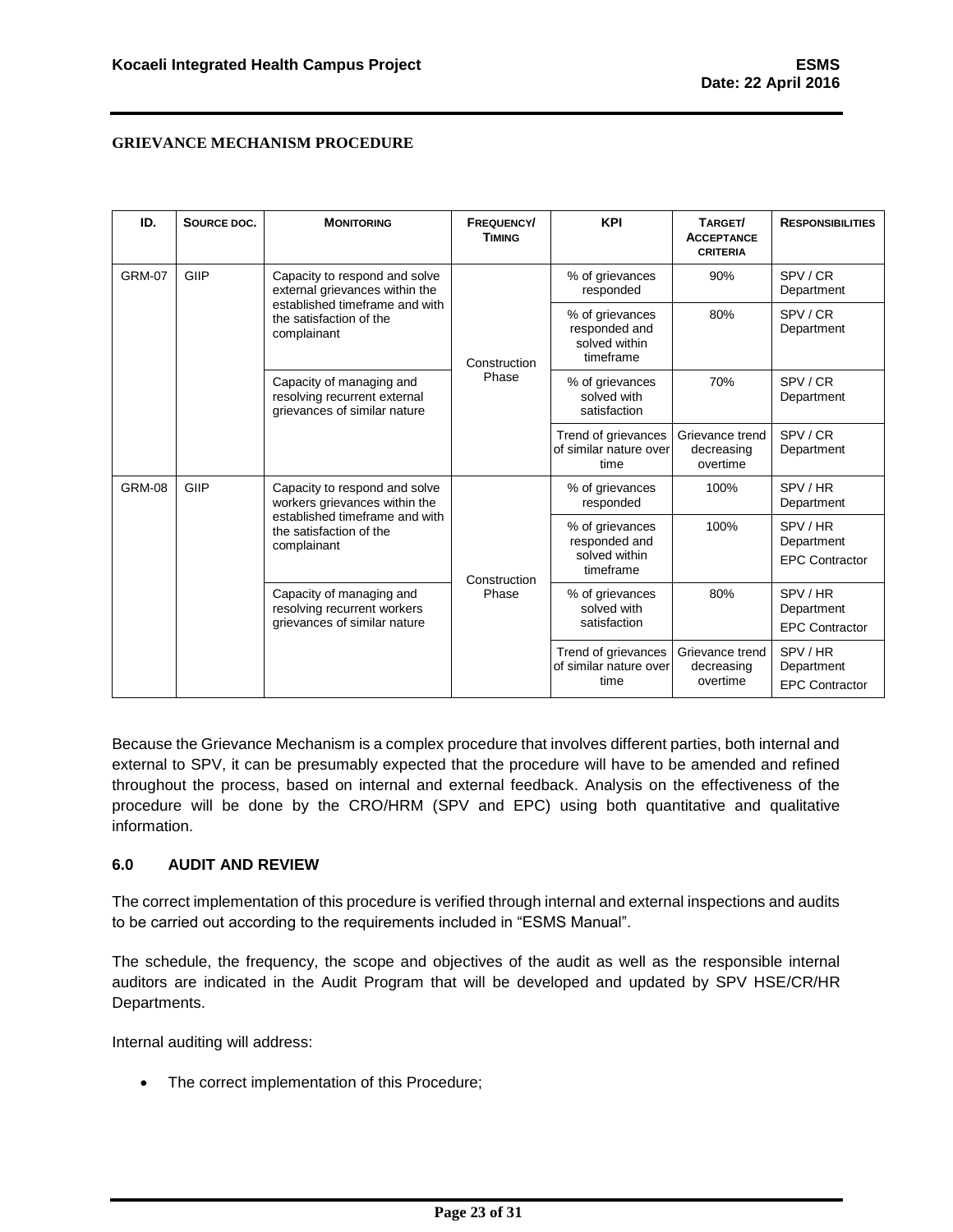- The correct development and implementation by EPC Contractor of a procedure for managing and resolving workers' grievances and for collecting and communicating Stakeholder grievances to SPV;
- The correct implementation of the methodology indicated in section 4 and 5, the implementation of mitigation measures indicated in the table in section 4 and monitoring activities indicated in the table in section 5.
- Timely and effective reporting as indicated in section 7.

During the inspections the audit team will address in particular:

- Review of database, to ensure that it recording of grievances is entered correctly;
- Random review of 20% (or at least 4) grievance record forms and dossiers to ensure that information and material is filed and registered correctly;
- Review of periodic reports prepared by the CRO to ensure that they are compiled correctly.

Evidences and results of the inspection and audit activities are included in the audit reports and in the "Non-Conformity and Preventive/Corrective actions" records.

SPV Management reviews results of inspections and audits and the progress of the Preventive/Corrective actions and takes additional appropriate actions if necessary according to the indications included in "Management Review" Section of the "ESMS Manual".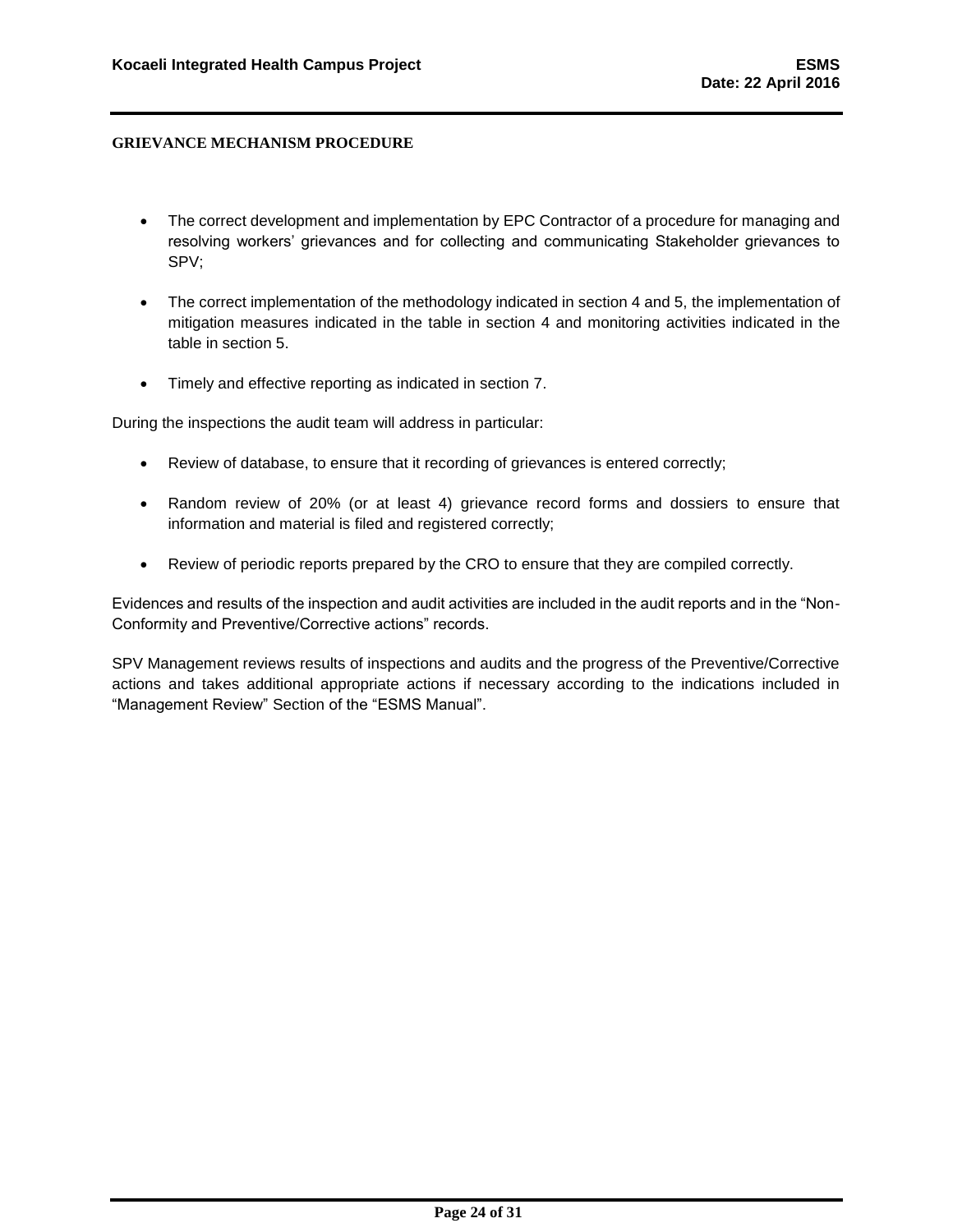## <span id="page-25-0"></span>**7.0 REPORTING**

The outcomes of the grievance mechanism procedures (including those of the EPC Contractor's and subcontractors' workers) have to be regularly reported both internally and externally. In order to increase success of the grievance mechanism, all SPV management staff must be aware of role and objectives of the procedure, to ensure that effective support is given to the CRO/HRM in the identification and implementation of grievance resolution actions. It is therefore key that management and general staff are regularly informed on the grievance mechanism outcomes and performances.

With regards to internal reporting, the CRO/HRM is be responsible for liaising with management on a regular and on need basis, to inform on general progress of grievance mechanism and to seek for advice when needed.

CRO/HRM will prepare formal periodic reports on a quarterly basis during the construction phase to the SPV Management. Reports have to contain the following information:

- Overall data on number and typology of grievances processed;
- Main aspects and critical issues emerged;
- Corrective actions taken for the resolution of Stakeholders' and workers' grievances;
- Involvement of internal departments and staff;
- KPIs against targets;
- Decisions taken with the SPV management.

EPC Contractor will prepare on a quarterly basis and present to the SPV HRM a similar reporting on its workers' grievances.

These data together with the results of the inspection and audit activities will be summarized in a Report on a six monthly basis that will be made available to stakeholders which is under the responsibility of SPV. This report constitutes the basis for the monitoring report to be available for the Lenders.

As mentioned, grievances are confidential therefore any information externally must be presented anonymously with no reference to people or organizations.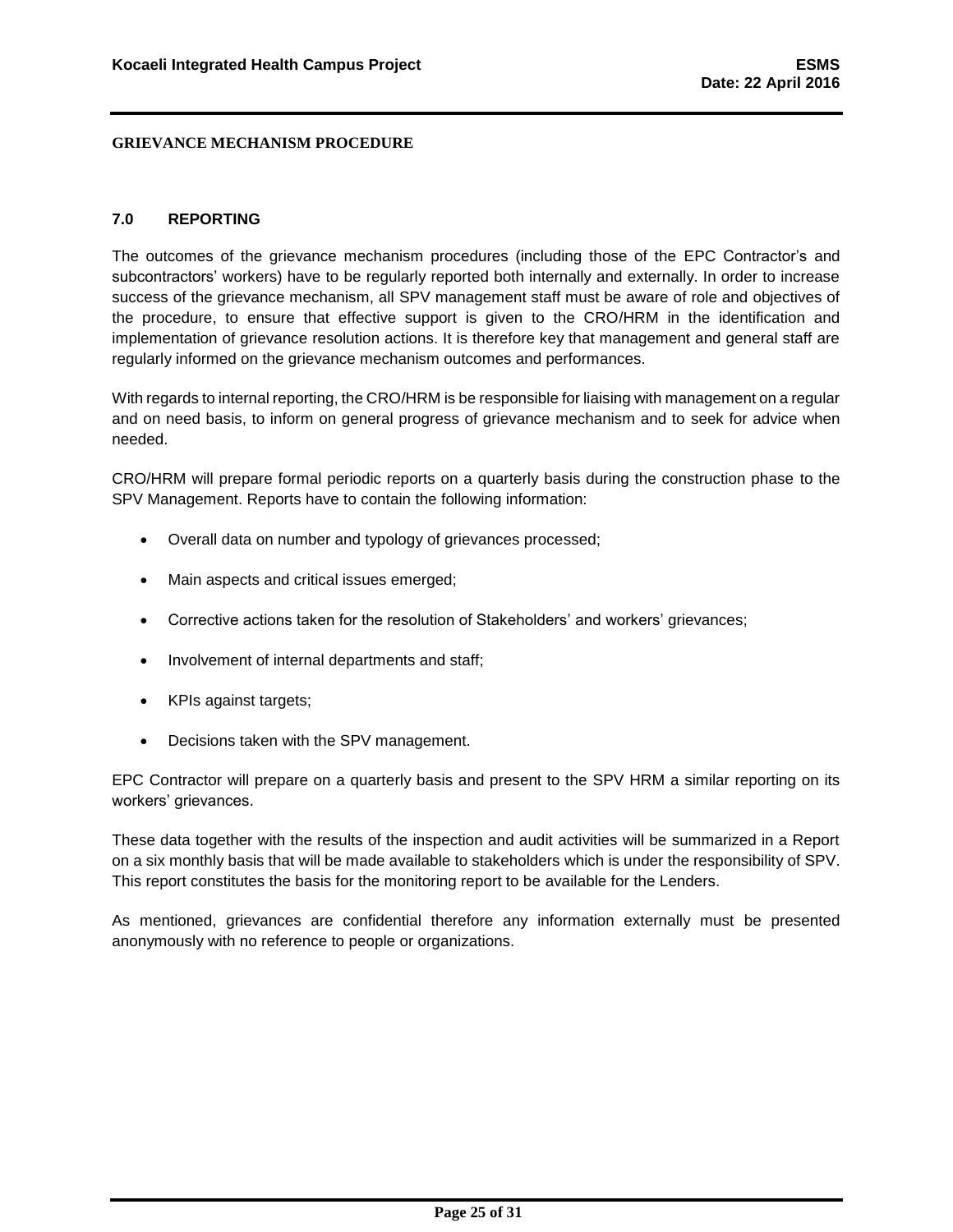**APPENDIX 1**

**GRIEVANCE FORM**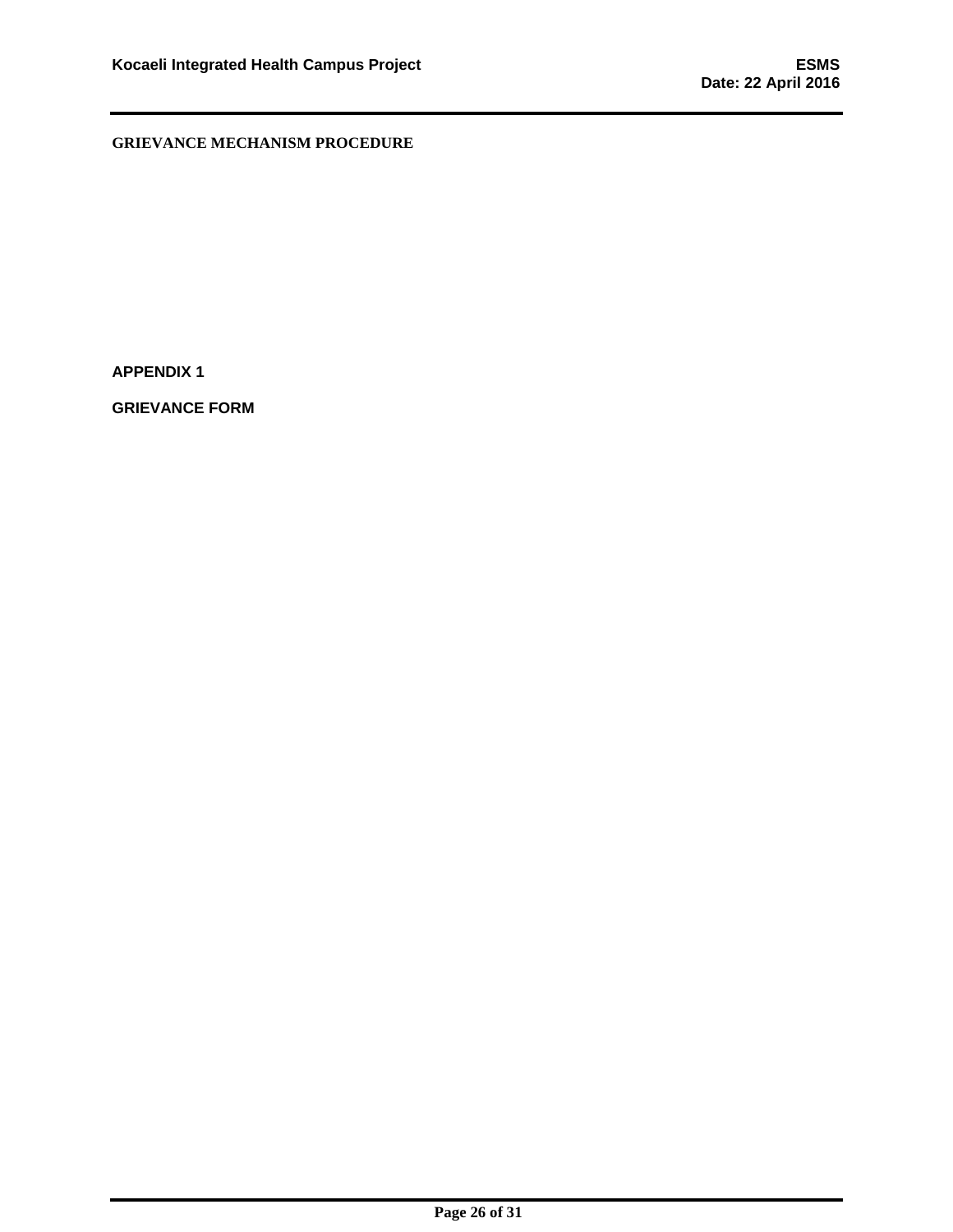| KOCAELİ INTEGRATED HEALTH CAMPUS PROJECT - GRIEVANCE FORM                                                                                                                    |                                                                                                                                                                              |  |                     |  |  |  |  |
|------------------------------------------------------------------------------------------------------------------------------------------------------------------------------|------------------------------------------------------------------------------------------------------------------------------------------------------------------------------|--|---------------------|--|--|--|--|
| ID Code:                                                                                                                                                                     | Submission channel:                                                                                                                                                          |  |                     |  |  |  |  |
| INFORMATION ABOUT THE PERSON SUBMITTING COMMENT AND/OR COMPLAINT (Please leave blank if you wish to<br>remain anonymous. Your comments/complaints will still be considered)  |                                                                                                                                                                              |  |                     |  |  |  |  |
| Full Name:                                                                                                                                                                   |                                                                                                                                                                              |  |                     |  |  |  |  |
| Date of Submission:                                                                                                                                                          |                                                                                                                                                                              |  |                     |  |  |  |  |
| Contact Information: (Please provide necessary information based on how you wish to be contacted)                                                                            |                                                                                                                                                                              |  |                     |  |  |  |  |
| o Other (please specify who):                                                                                                                                                | Indicate your purpose: $\Box$ Comment $\Box$ Complaint<br>Signature confirming receipt of completed Grievance<br>Form:<br>Recorded By: $\square$ Person submitting complaint |  |                     |  |  |  |  |
|                                                                                                                                                                              | PLEASE DESCRIBE YOUR COMPLIANT BRIEFLY:                                                                                                                                      |  |                     |  |  |  |  |
| Date of Incident Regarding Complaint:<br>□ One time incident/grievance (Date )<br>□ Happened more than once (how many times?)<br>□ On-going (currently experiencing problem) |                                                                                                                                                                              |  |                     |  |  |  |  |
| What would you propose to resolve the problem? (Continue on the back of the sheet if required):                                                                              |                                                                                                                                                                              |  |                     |  |  |  |  |
| STATUS OF COMPLAINT (This section will be filled by SPV)                                                                                                                     |                                                                                                                                                                              |  |                     |  |  |  |  |
| Complaint Logged (Y/N)                                                                                                                                                       | Date of submission:                                                                                                                                                          |  | Date of submission: |  |  |  |  |
| Date of Response sent:                                                                                                                                                       | Complaint closed (Y/N):<br>Close out date and signature:                                                                                                                     |  |                     |  |  |  |  |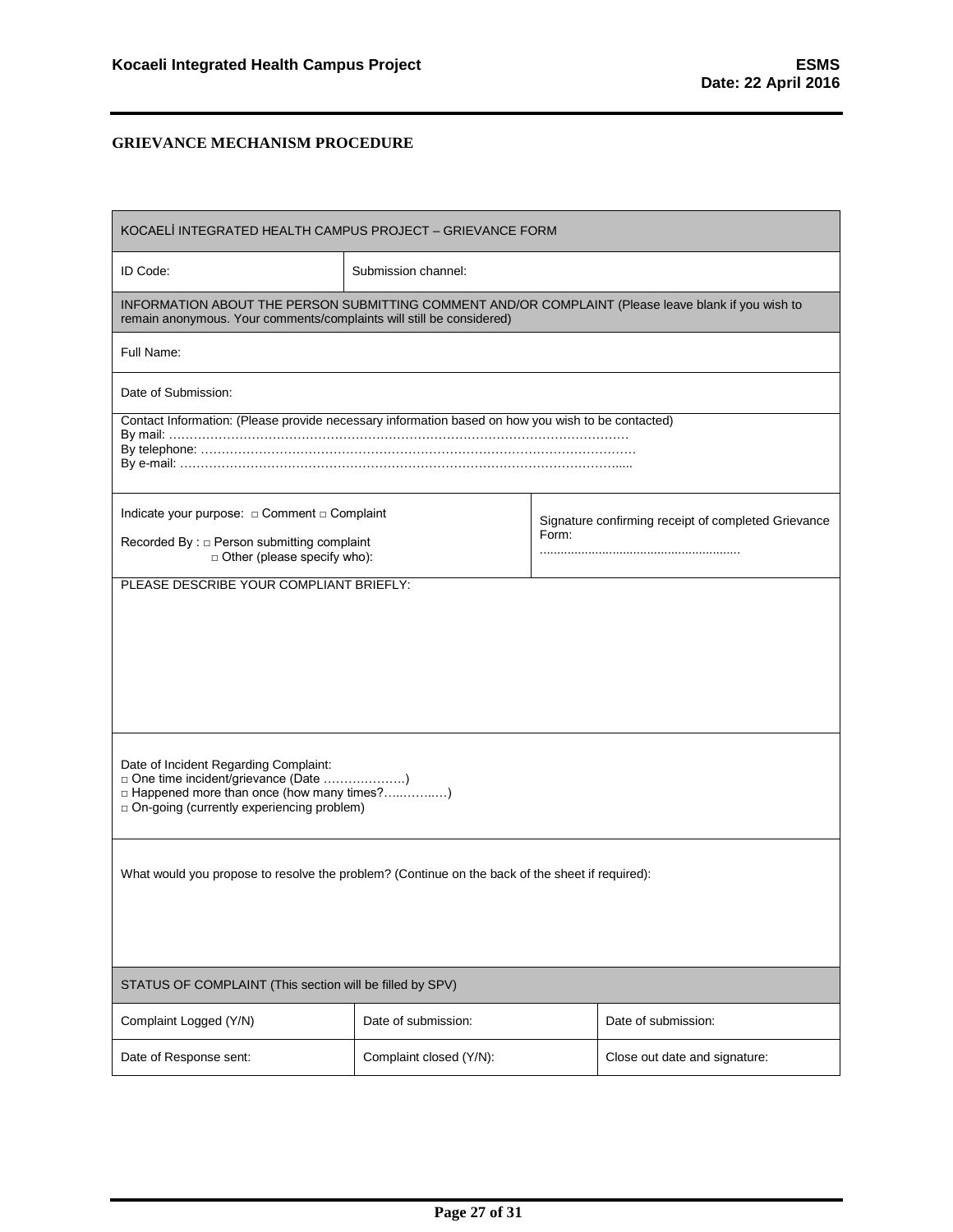**APPENDIX 2**

**GRIEVANCE REGISTER FORM**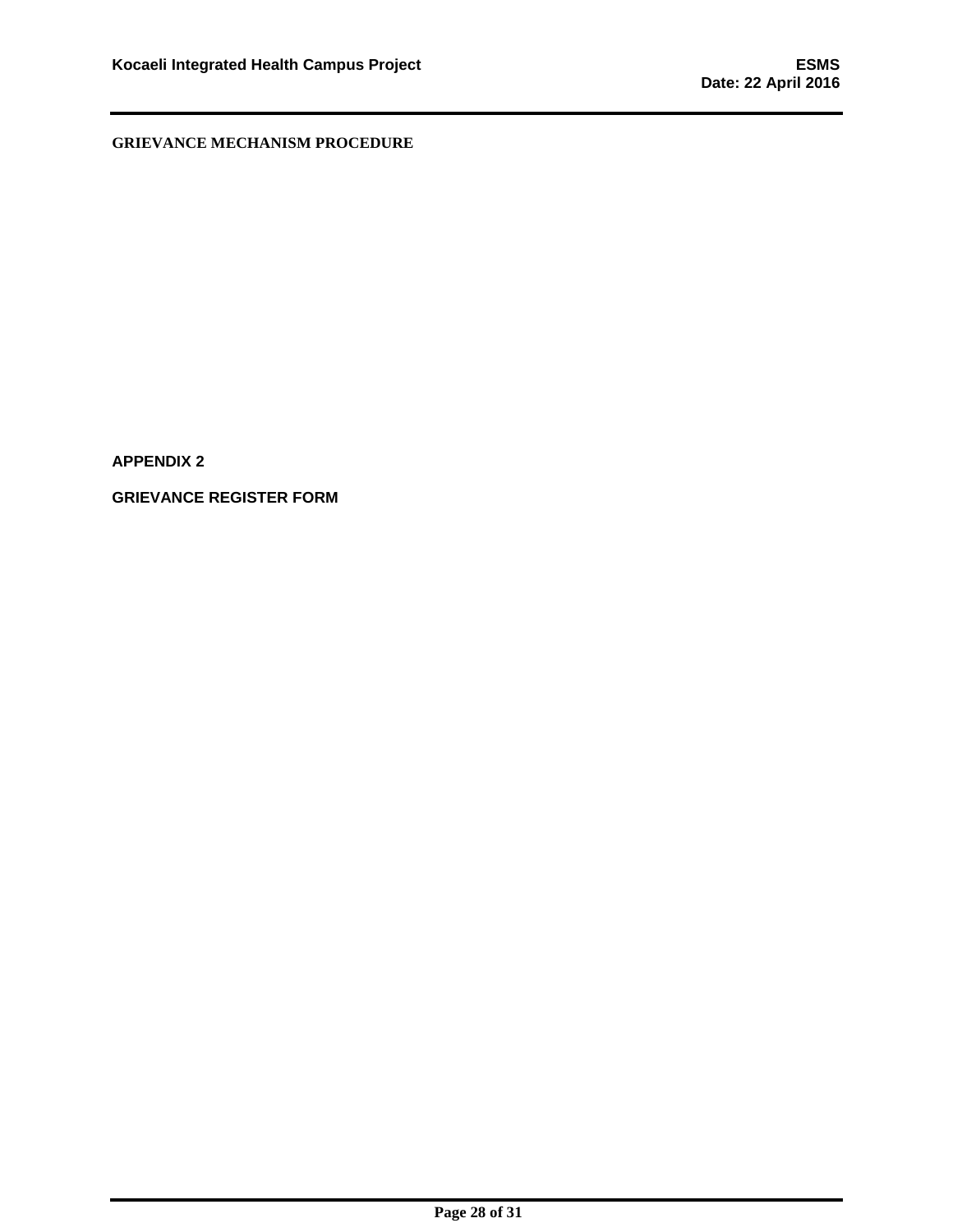| <b>GRIEVANCE REGISTER FORM</b> |                    |                 |                     |                    |                          |                       |                 |                            |                 |                               |
|--------------------------------|--------------------|-----------------|---------------------|--------------------|--------------------------|-----------------------|-----------------|----------------------------|-----------------|-------------------------------|
| <b>ID Code</b>                 | Submission<br>date | Receipt<br>date | Complainant<br>Name | Grievance<br>Title | Grievance<br>Description | Recommended<br>Action | Action<br>Taken | Response of<br>complainant | Closure<br>Date | Status of<br>the<br>Complaint |
|                                |                    |                 |                     |                    |                          |                       |                 |                            |                 |                               |
|                                |                    |                 |                     |                    |                          |                       |                 |                            |                 |                               |
|                                |                    |                 |                     |                    |                          |                       |                 |                            |                 |                               |
|                                |                    |                 |                     |                    |                          |                       |                 |                            |                 |                               |
|                                |                    |                 |                     |                    |                          |                       |                 |                            |                 |                               |
|                                |                    |                 |                     |                    |                          |                       |                 |                            |                 |                               |
|                                |                    |                 |                     |                    |                          |                       |                 |                            |                 |                               |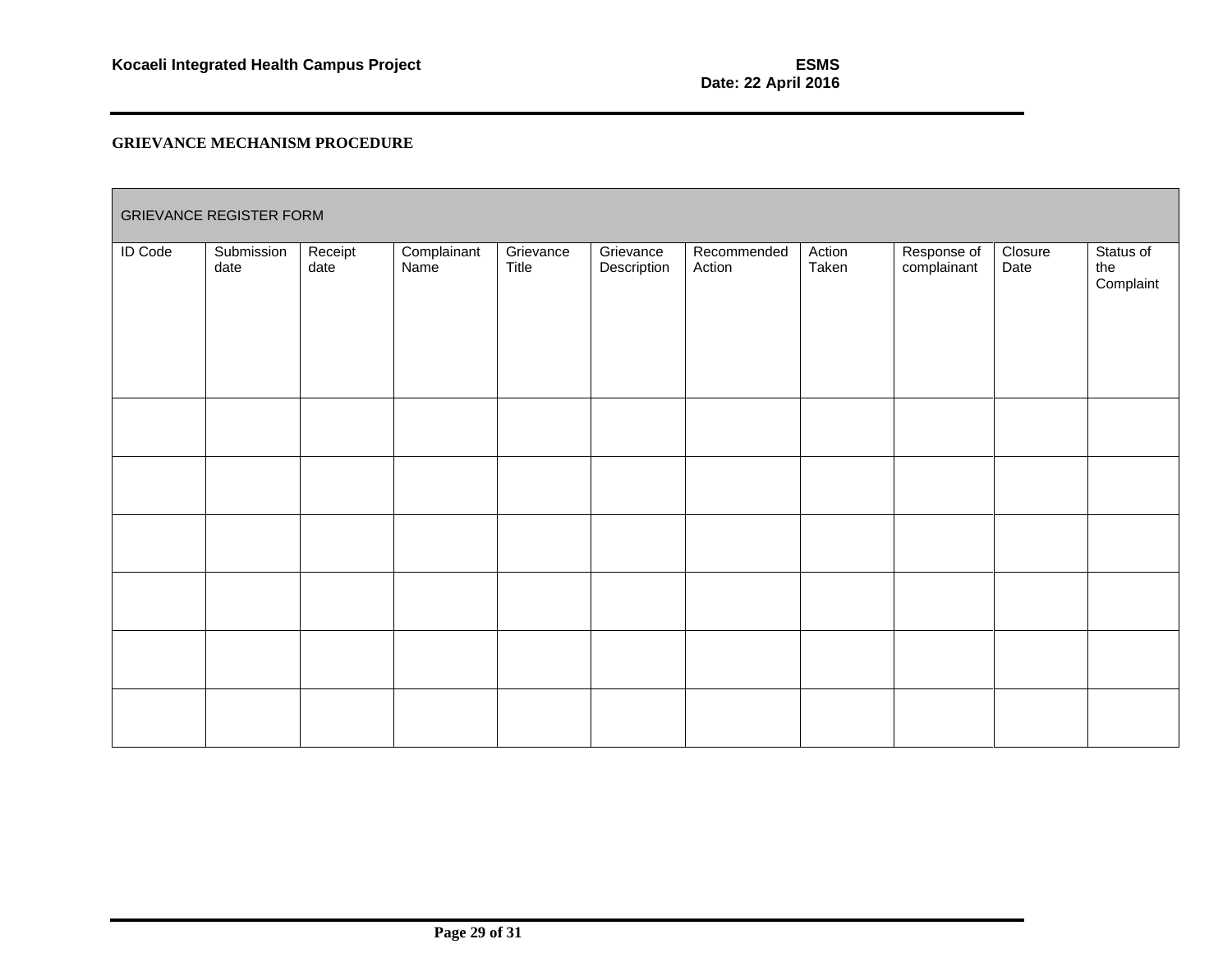**APPENDIX 3**

**GRIEVANCE ACTION FORM**